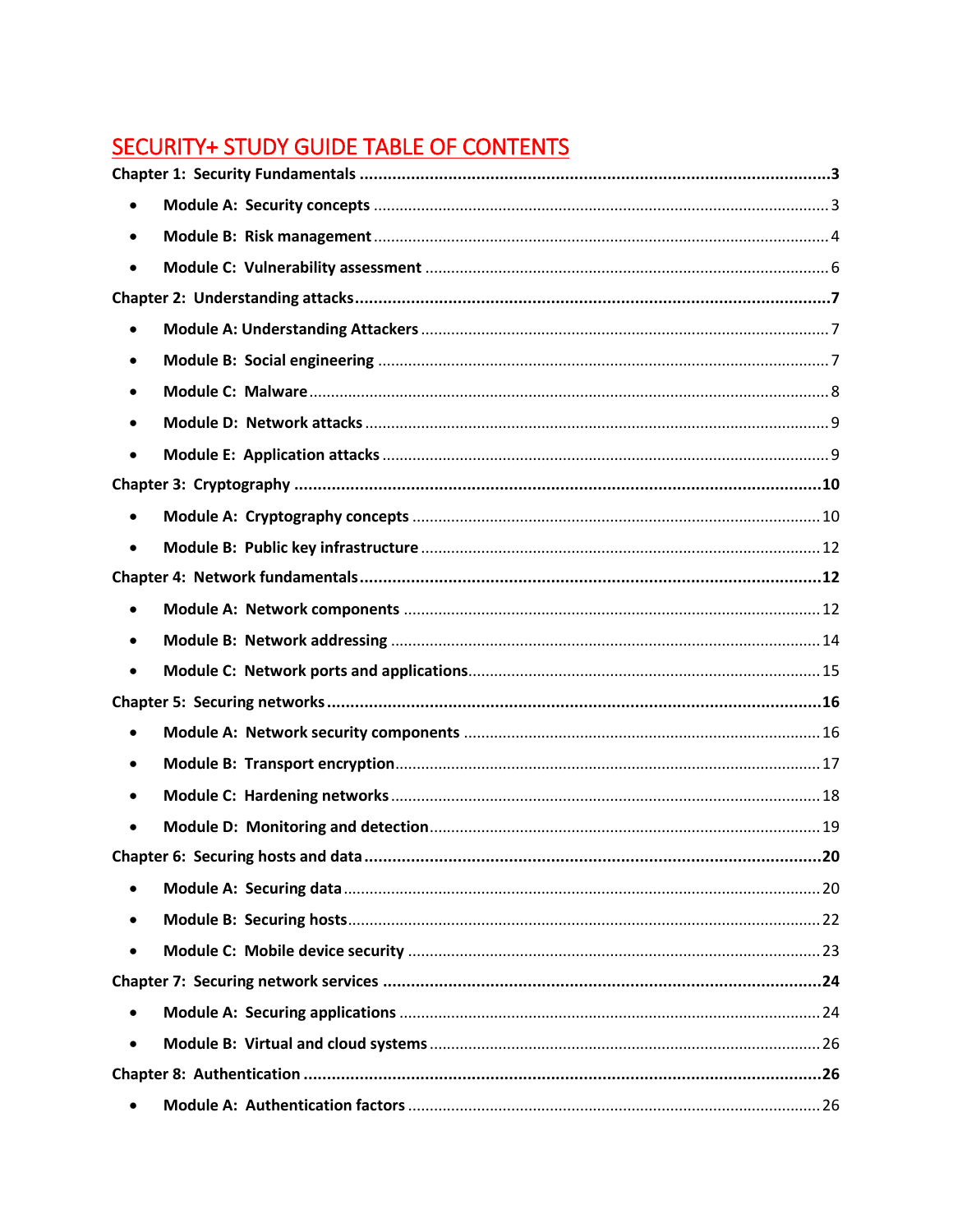| $\bullet$ |  |  |  |  |
|-----------|--|--|--|--|
|           |  |  |  |  |
| $\bullet$ |  |  |  |  |
| $\bullet$ |  |  |  |  |
|           |  |  |  |  |
| $\bullet$ |  |  |  |  |
| $\bullet$ |  |  |  |  |
| $\bullet$ |  |  |  |  |
|           |  |  |  |  |
| $\bullet$ |  |  |  |  |
| $\bullet$ |  |  |  |  |
| $\bullet$ |  |  |  |  |
|           |  |  |  |  |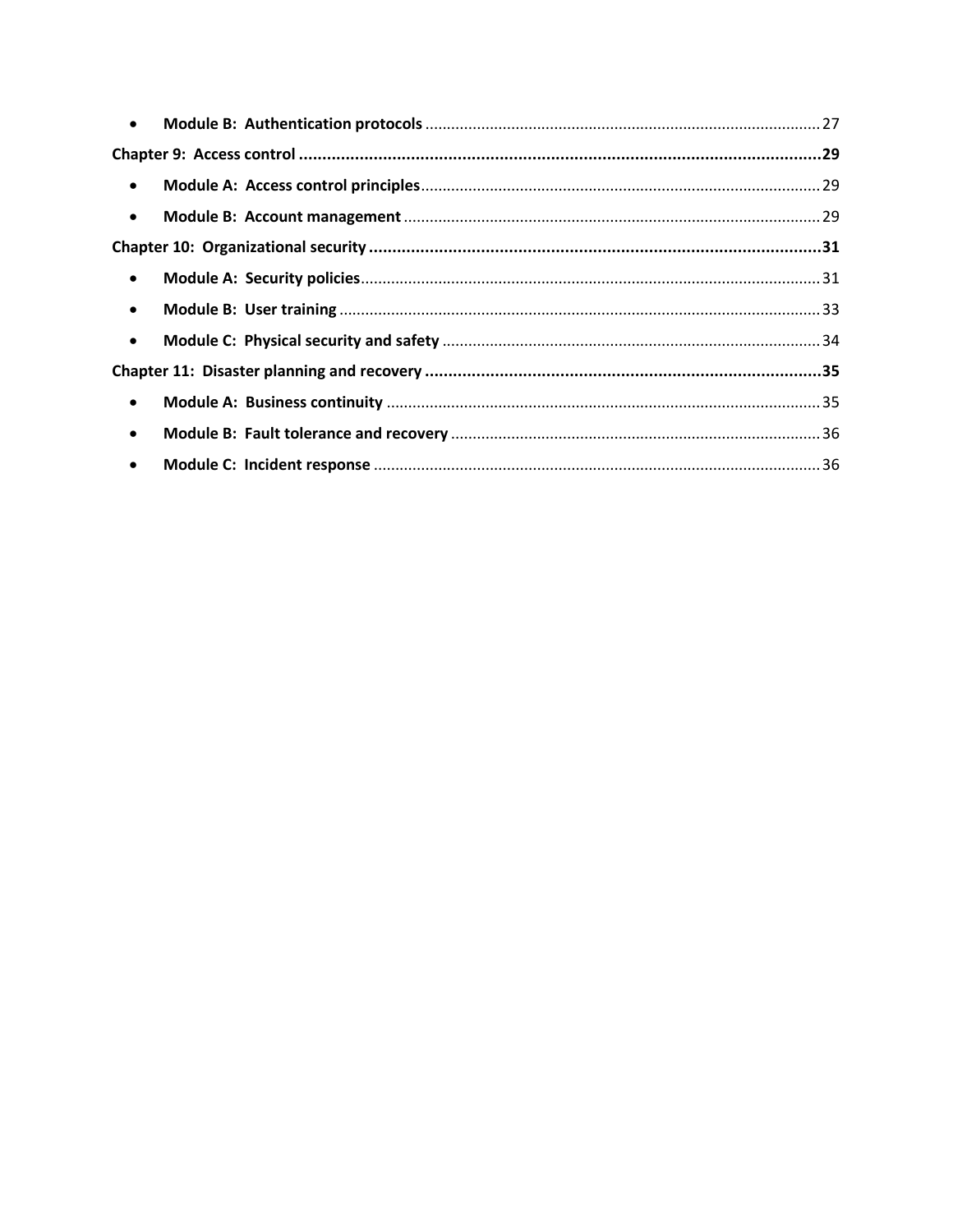# <span id="page-2-1"></span><span id="page-2-0"></span>Chapter 1: Security Fundamentals

# $\textcolor{red}{\div}$  Module A: Security concepts

#### **CIA Triad**

The parts of CIA are confidentiality, integrity, and availability.

#### **Risks, Threats, and Vulnerabilities**

Risk – The chance of harm coming to an asset Threat – Anything that can cause harm to an asset Vulnerability - Any weakness an asset has against potential threats

#### **Security Standards Organizations**

CIS – Center for Internet security IEEE – Institute of Electrical and Electronics Engineers IETF – Internet Engineering Task Force ISO – International Organization for Standardization ISOC – Internet Society ITU – International Telecommunication Union NIST – National Institute of Standards and Technology NSA – National Security Agency W3C – World Wide Web Consortium

#### **Security Controls**

Administrative – Organizational policies and training Technical – Technological solutions Operational – Day to day employee activities Physical – Physical safety and security devices Preventive - Proactive controls which act to prevent loss Detective - Monitoring controls that detect and/or record Corrective - Follow-up controls used to minimize the harm caused and prevent recurrence Deterrent - Visible controls designed to discourage attack or intrusion

#### **Confidentiality Controls**

Least privilege - Users are given only the permissions they need to perform their actual duties Need to know - Data access is restricted to those who need it Separation of duties - Tasks broken into components performed by different people Access controls - Access restricted to authorized users Encryption - Data made unreadable without proper key Steganography - Secret messages concealed inside of ordinary ones

#### **Integrity Controls**

Hashing - Digital fingerprints used to detect file alteration Digital signatures - Hashing and encryption used to prove a file's origin Backups - Spare copies of data kept in safe storage Version control - Formal preservation and tracking of multiple file versions

#### **Availability Controls**

Redundancy – Multiple or backup systems designed for immediate or quick recovery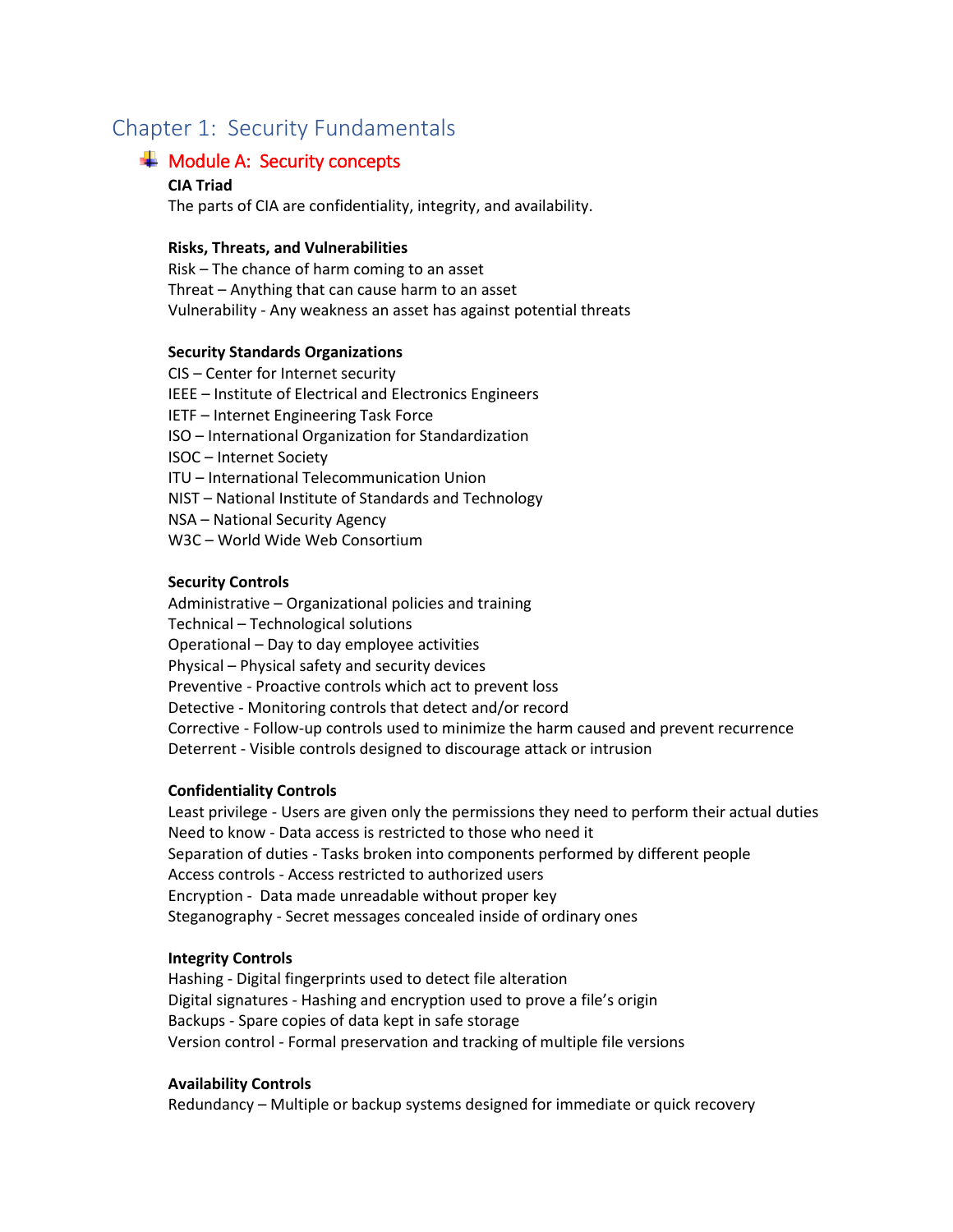Fault tolerance – Systems that continue functioning after components fail Patch management – Application of software updates with minimal service disruption

#### **Defense in Depth**

Comprehensive security controls that exist on all levels of an organization. Usually defines multiple layers in which an organization needs to be secured.

e.g. Data

Application Host Internal Network Perimeter Network Physical facility Users and organization

#### **Events and Incidents**

True positive – Problem occurred and was detected True negative – No problem, and no alert False positive – Alert triggered by benign event False negative – Real problem went undetected

# <span id="page-3-0"></span> $\textcolor{red}{\blacktriangleleft}$  Module B: Risk management

#### **Risk Assessment**

- 1. Identify assets at risk
- 2. Conduct threat assessment for each asset
- 3. Analyze business impact for each threat
- 4. Determine likelihood of threat doing damage
- 5. Prioritize risks by weighing likelihood vs. potential impact
- 6. Create risk mitigation strategy

#### **Identifying Assets**

Information and data Computing hardware and software Business inventory Building or other physical facilities Cash or other financial assets Personnel Branding and business reputation Business relationships, including partner assets in organization's keeping

#### **Threat Assessments**

Environmental accident Natural disaster Equipment failure Supply chain failure Human error Malicious outsider Malicious insider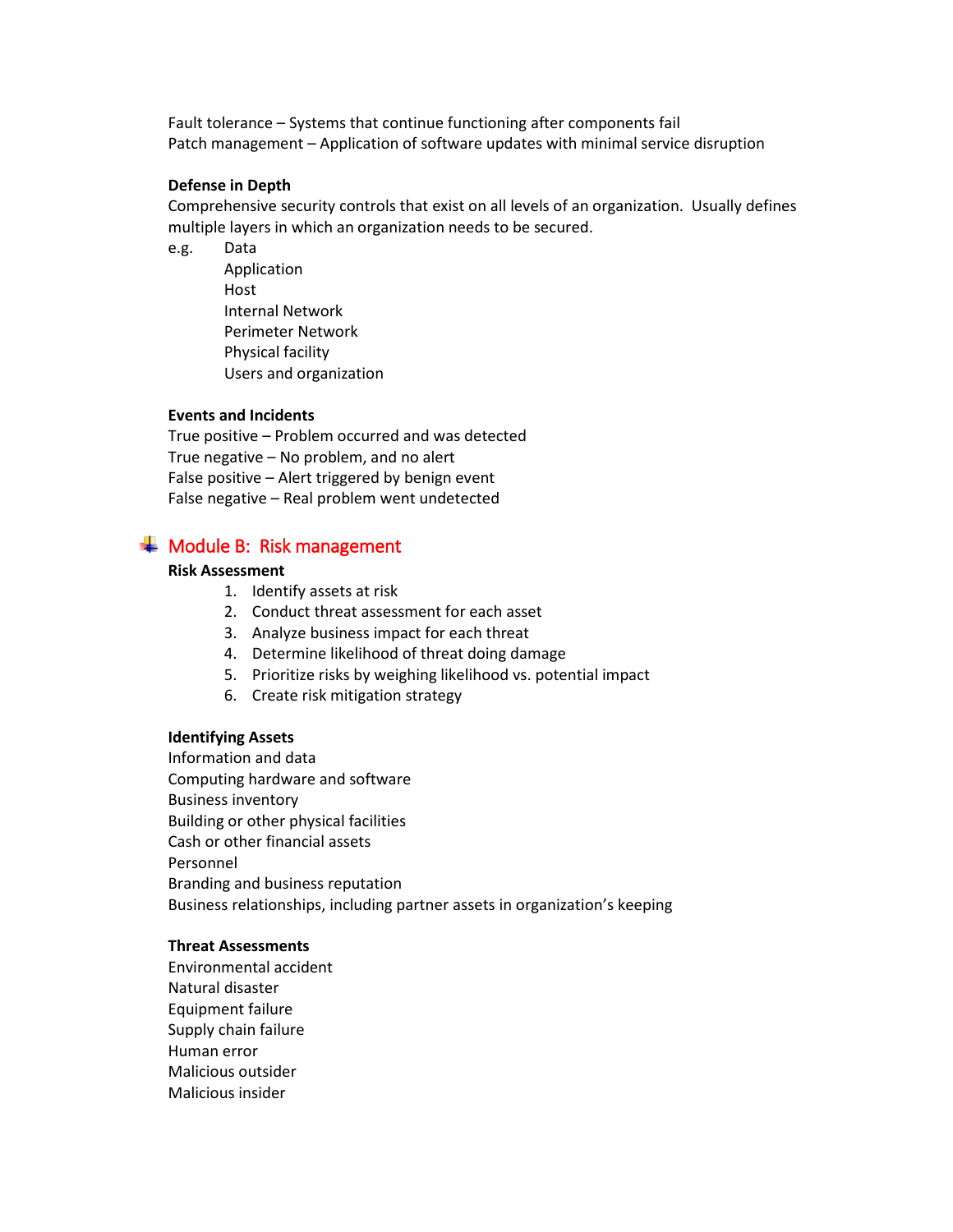#### **Impact Analysis**

Replacement cost Revenue or opportunity loss Production loss Human costs Reputation Legal consequences

#### **Privacy Impact Assessment**

Ensure compliance with external regulations and internal policies on privacy Analyze potential privacy risks and impacts Evaluate security controls to minimize risks

#### **Threat Probability**

MTTF – Mean time to failure MTTR – Mean time to repair MTBF – Mean time between failures MTBSI – Mean time between service incidents

#### **Quantitative Risk Assessment Values**

SLE – Single loss expectancy is cost of any single loss ARO – Annual rate of occurrence is expected number of times given loss may occur per year ALE – Annual loss expectancy is expected cost per year from threat (SLE  $\times$  ARO).

#### **Risk Assessment**

Quantitative Single loss expectancy Annual rate of occurrence Qualitative

#### **Risk Management**

Avoidance Transference Mitigation Deterrence Acceptance Residual risk

#### **Mitigation Techniques**

Technology controls Policies and procedures Routine audits Incident management Change management

#### **Automated Security Tools**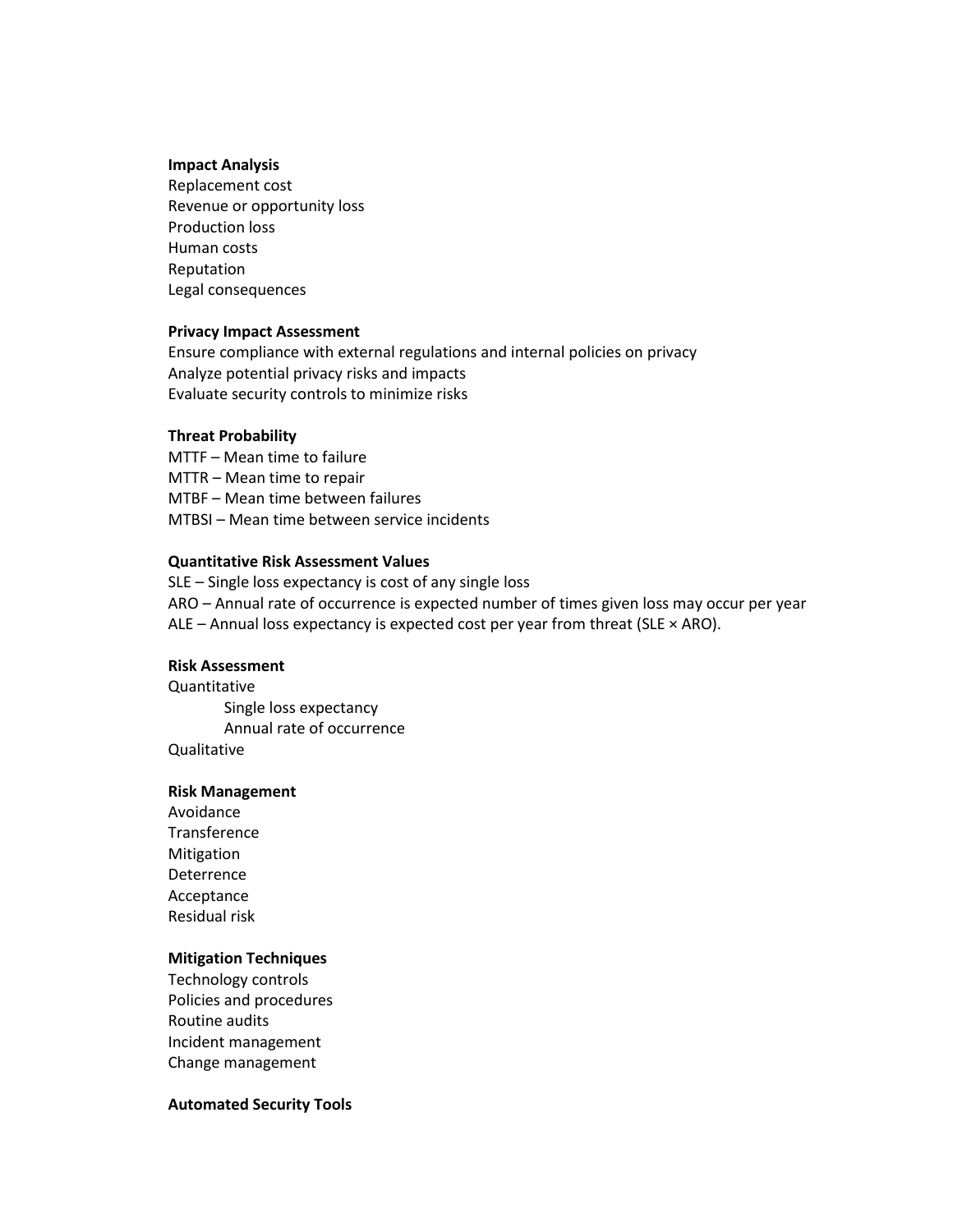Device or system configuration tools Continuous monitoring and alert systems Configuration validation tools Vulnerability scanners Remediation tools Patch management software Automated trouble shooters Application testers

# <span id="page-5-0"></span> $\textcolor{red}{\blacktriangleleft}$  Module C: Vulnerability assessment

#### **Vulnerability Assessments,**

Baseline review Determining attack surface Reviewing code Reviewing architecture Reviewing design

#### **Vulnerability Scans**

Intrusive vs. non-intrusive Credentialed vs. non-credentialed Goals:

> Missing or misconfigured security controls Open ports Weak passwords or encryption Misconfigured security controls Unsecured data Compromised systems Exploitable vulnerabilities Unpatched systems

#### **Penetration tests**

Black box – no attacker knowledge of the system White box – Full attacker knowledge of system Gray box - Partial attacker knowledge systems

#### **Network Reconnaissance**

Passive reconnaissance Active reconnaissance Vulnerability analysis

#### **Penetrating Networks**

Escalate privileges:

Gathering user names or password hashes Gaining additional privileges Finding exploitable information Installing malware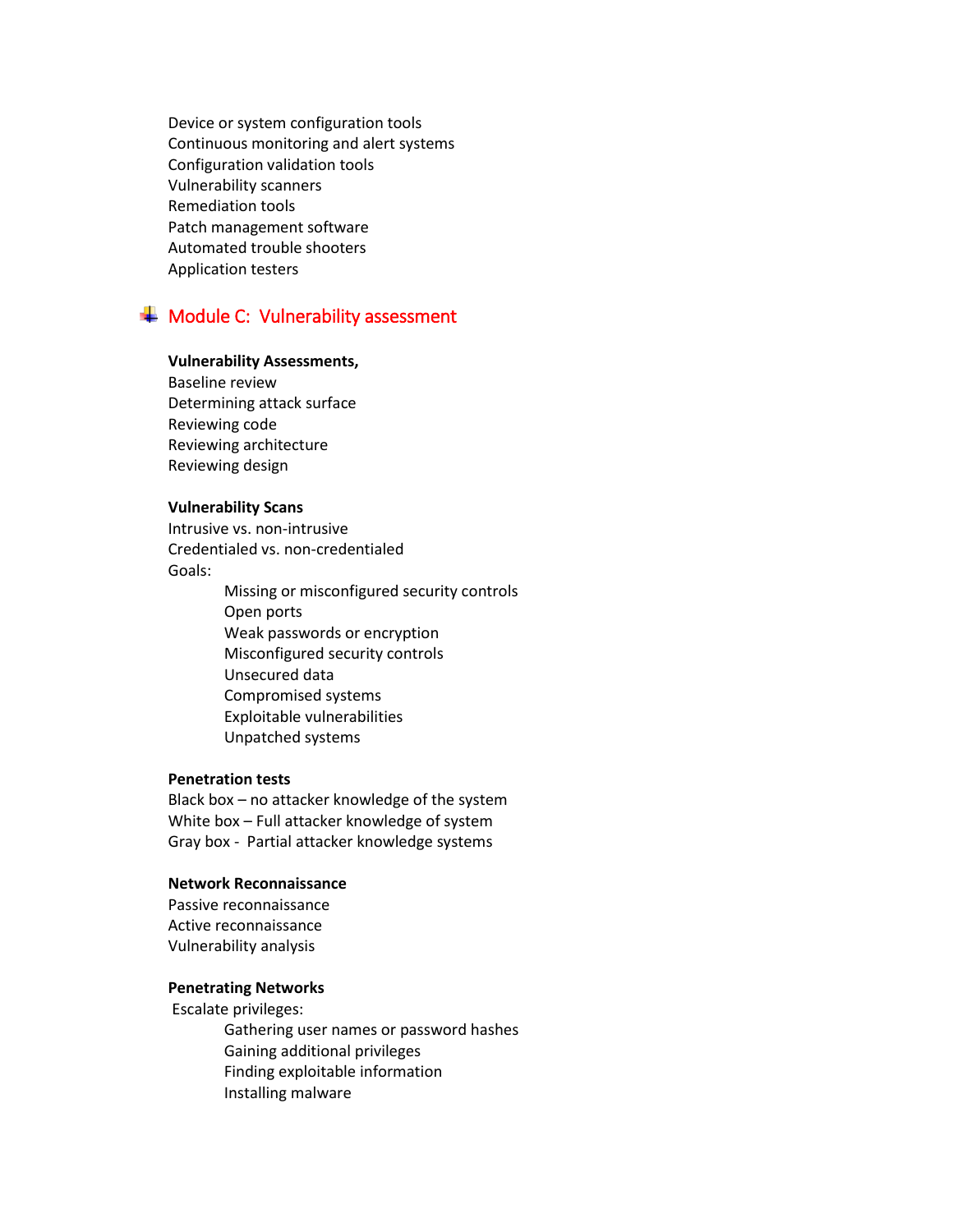Establishing persistence Installing backdoors Creating alternate accounts Compromising authentication systems

Pivot:

Perform reconnaissance on internal networks Create tunnels to bypass firewalls and other boundaries Exploit trust relationships

# <span id="page-6-0"></span>Chapter 2: Understanding attacks

# <span id="page-6-1"></span> $\overline{\phantom{a}}$  Module A: Understanding Attackers

### **Types of Hackers**

Black hat – criminal hackers White hat – Security experts who hack for legal purposes Grey hat – Hackers that are neither white nor black hats

### **Attacker Qualities**

- 1. Intent: Some hackers are after specific resources or information, others will take whatever they can find, and others just want to deny service or destroy information.
- 2. Sophistication: Some attackers are relatively inexperienced, others use much more subtle methods.
- 3. Resources: Some attackers are groups working to a common cause, while some lone attackers have access to powerful resources.
- 4. Location: Some attacks require physical proximity, while others can be conducted from anywhere in the world.
- 5. Target information: Some attackers might know little about your organization, while others might have critical information about your assets.

### **Attacker Types**

Script Kiddies Hacktivists Organized criminals Competitors **Insiders** Nation states Advanced persistent threats (APTs)

# <span id="page-6-2"></span> $\textcolor{red}{\div}$  Module B: Social engineering

### **Social Engineering Principles**

Authority Intimidation Consensus/Social proof **Scarcity**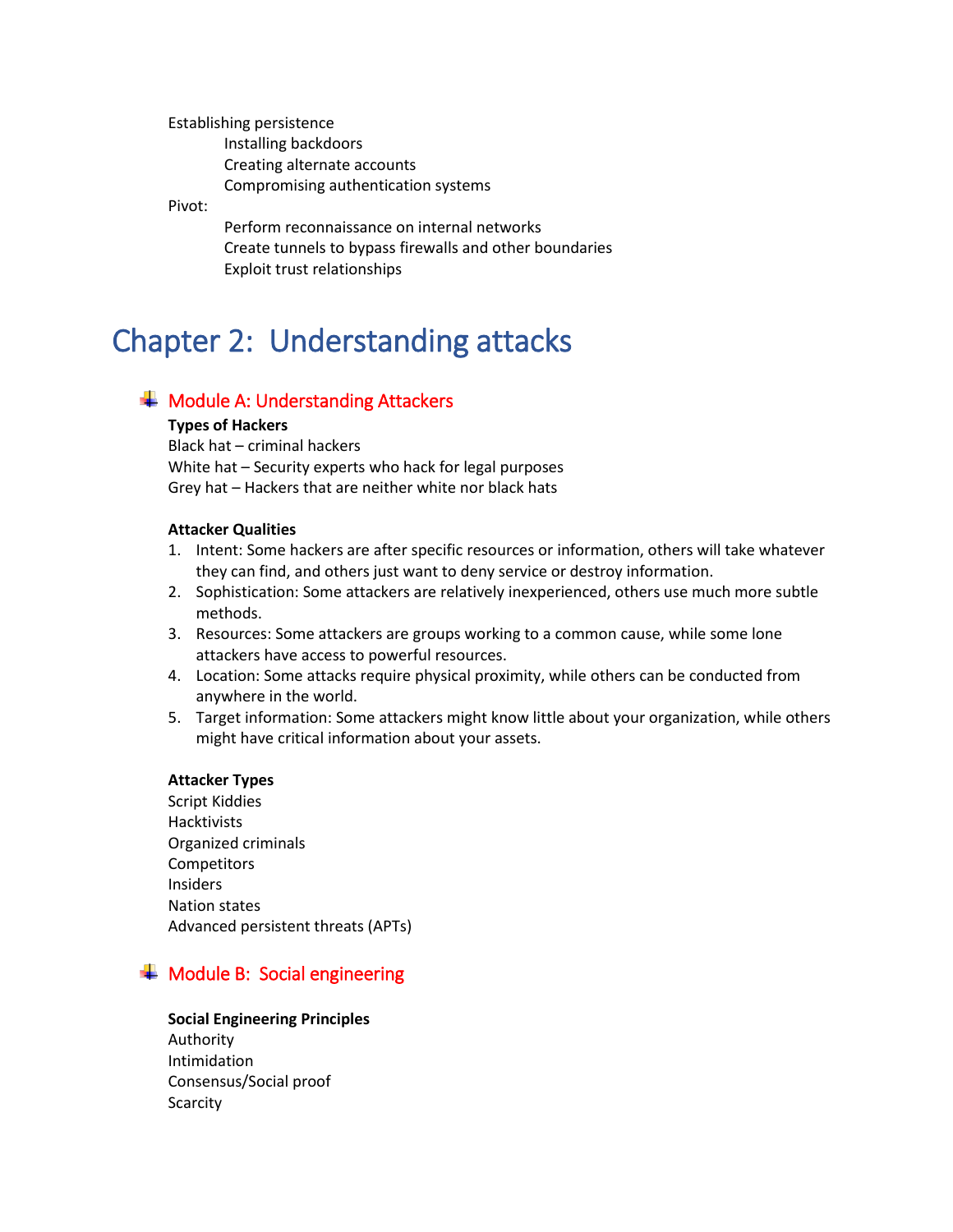**Urgency** Familiarity Trust

#### **Phishing**

Spear phishing – targets specific users Whaling – Singles out high-profile targets Vishing – Applies phishing techniques to voice calls

#### **Physical Intrusion**

Shoulder surfing – eavesdropping on sensitive reading or conversations Tailgating – tagging behind someone into a secure area Dumpster diving – stealing sensitive data from the trash

#### **Social Engineering Defenses**

User training – information sharing guidelines, don't share passwords, ignore suspect requests Policies – Least privilege/need to know, logoff, data disposal Technical controls – mantraps, spam filters, network controls

# <span id="page-7-0"></span> $\pm$  Module C: Malware

#### **Malware Vectors**

Virus – attaches malicious code to another file Worm – replicates itself by exploiting system vulnerabilities Trojan horse – masquerades as a useful program Logic bomb – lies dormant until a specific condition is met Watering hole – injection on a trusted site or service used by actual targets

#### **Malware payloads**

Backdoor – hidden way into a system or application Botnet – large number of controlled systems Ransomware – attempts to extort money to undo damage Spyware – secretly records user activity Adware – Presents ads to the user

#### **Hidden Malware**

Polymorphic malware – changes signatures Stealth malware – hides from antimalware programs Rootkit – compromises boot or OS functions to avoid detection

#### **Malware Defenses**

Legitimate sourcing – for all hardware and software Antimalware – antivirus and specialized scanners System permissions – restricting user installation of applications Security updates – browsers and addons as well as OS Network security – Firewalls, IDS, spam filters Policies and training – Unknown sites, phishing links, removable media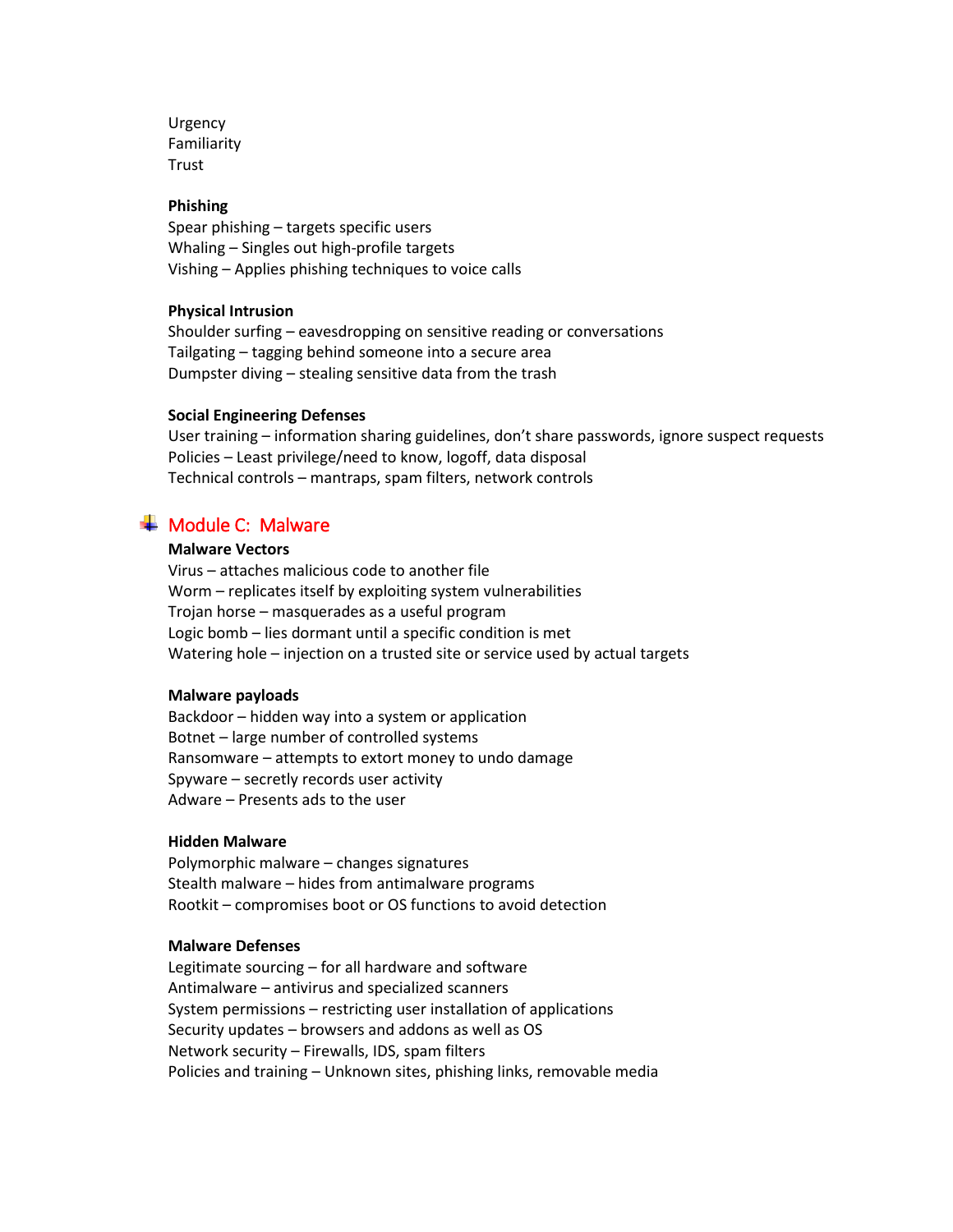# <span id="page-8-0"></span> $\textcolor{red}{\blacktriangleleft}$  Module D: Network attacks

#### **Network Probes**

Xmas attack – too many flags set Fuzzing – random data input Banner grabbing – normal request used to gather return data

#### **Spoofing**

Can mimic or pretend to be an IP address, MAC address, Email address, etc.

#### **Redirection**

ARP poisoning – performed by inside attackers DNS poisoning – More difficult but works on larger networks Pharming – similar to phishing but with compromised DNS VLAN hopping – bypasses VLAN segmentation

#### **Denial of Service Variants**

Ping of death – oversized packets or malformed packets Syn Flood Permanent DOS Unintentional DOS

#### **Password Cracking**

Brute force – try all combinations in sequence Dictionary attack – try entries from a list Birthday attack – finds hash collisions Rainbow table – uses pre-compiled hash list Pass the hash – Uses hash stolen from a single compromised system

#### **Man in the Middle Attacks**

Replay attack Session replay Session hijacking Downgrade

#### **Wireless Attacks**

Wardriving – searching for open hotspots Rogue AP – unauthorized hotspot Bluejacking – radio interference Blue snarfing – theft of information Evil twin – rogue AP used for MitM

# <span id="page-8-1"></span> $\textcolor{red}{\div}$  Module E: Application attacks

#### **Application Exploits**

Privilege escalation Directory traversal – reaching additional folders on target computer Arbitrary code execution – running malicious code on target computer Resource exhaustion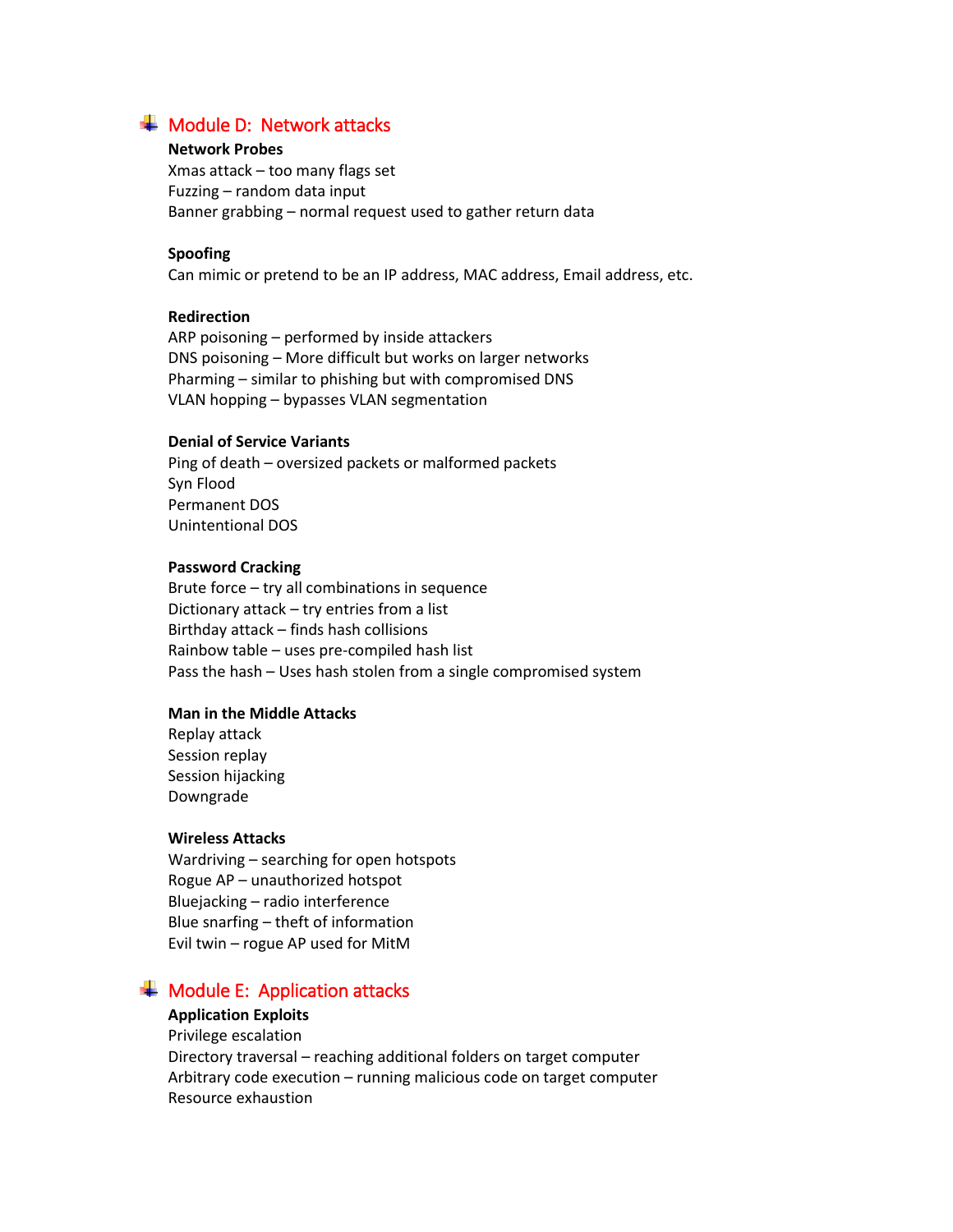#### **Input Manipulation**

Header manipulation – changing values in headers used by communication protocol Memory manipulation – sending input that affects variables and other values Injection – sending specifically formatted input

#### **Memory Vulnerabilities**

Buffer overflow – sending too much information to the application Integer overflow – setting integer variable to value that exceeds maximum size to store it Pointer dereference – directly retrieve value that a pointer points to Memory leak – cause application to allocate memory but never release it

#### **SQL Injection**

Unfiltered escape characters – special characters used by SQL Improper input types – placing wrong data types into fields Blind injection – gathering information through page output changes Signature evasion – hiding signs of attack from IDS

#### **Other Injection Techniques**

NoSQL injection – targets non-relational databases LDAP injection – targets network directory services XML injection – targets XML databases Command injection – targets remote command shells DLL injection – targets running processes

#### **Cross-site scripting**

Stored/Persistent – script uploaded as permanent content Reflected/Non-persistent – script temporarily placed in error field or search response DOM-based – script run entirely in the client browser

# <span id="page-9-0"></span>Chapter 3: Cryptography

# <span id="page-9-1"></span> $\textcolor{red}{\blacktriangleleft}$  Module A: Cryptography concepts

#### **Classical ciphers**

Substitution ciphers – vulnerable to frequency based attacks Transportation ciphers – vulnerable to partial solution attacks Steganography – hides existence of secret message, digital variants

#### **Digital Encryption**

Uses – transport, storage, memory, cryptographic obfuscation Methods – symmetric, asymmetric, cryptographic hashing XOR functions

#### **Key Strength** Key length  $-$  n = 2 to the n power combinations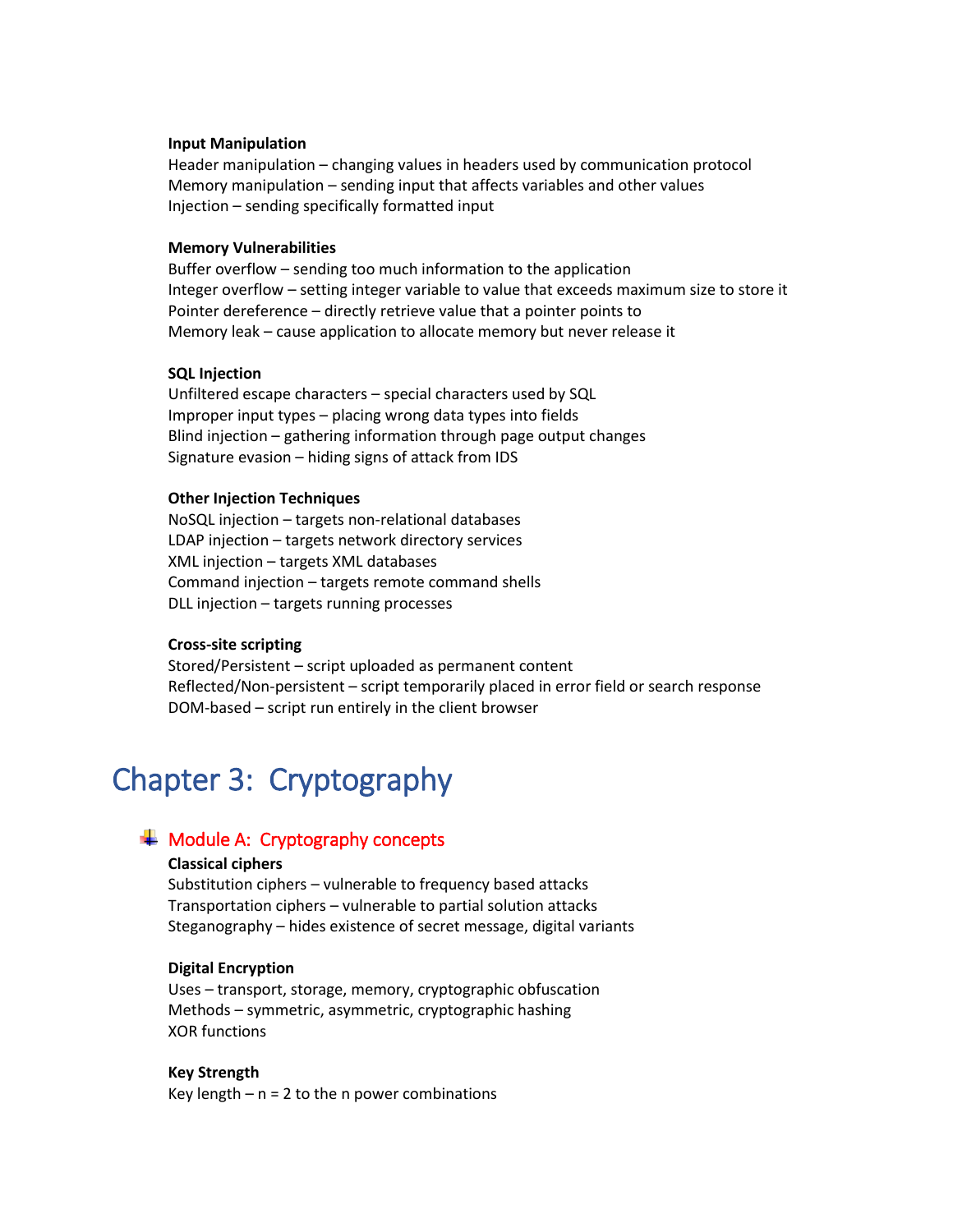Key length vs effective strength – advancing computing power requires stronger encryption over time, varies by type of encryption key security

#### **Symmetric Algorithms**

DES – obsolete, 56-bit key 3DES – three 56-bit keys, but effectively 80-bit AES – NSA standard, 128 to 256-bit key Blowfish – first strong public domain cipher, variable key size Twofish – improved blowfish, AES competitor Serpent – AES finalist, powerful but slow RC4 – stream cipher, old but common CAST – popular family, includes CAST-128 and CAST-256

#### **Key Life Cycles**

Key duration – static and ephemeral Key generation Key exchange – in band and out of band Perfect forward secrecy

#### **Asymmetric Encryption**

Public and private keys – one key encrypts, opposite decrypts Uses – key exchange, authentication and non-repudiation Drawbacks – longer keys, slower performance

#### **Asymmetric Algorithms**

RSA – Key generated from two prime numbers, up to 4096-bit key, used for digital signatures DSA – Adopted as NIST standard, uses one-way problem called discrete logarithm ECC – based on exotic mathematics, higher performance and shorter keys than RSA DH – first openly published public-key system, many variants Quantum cryptography – quantum key distribution

#### **Cryptographic Hashes**

One-way functions – easy to verify, hard/impossible to recover Data integrity – creates fingerprint of data Data identification – hash table Key generation – pseudorandom string Password storage – user password hashed and compared to stored has, salting for additional security

#### **Hash Algorithms**

MD5 – 128-bit, obsolete SHA-1 – 160-bits, being phased out SHA-2 – SHA 256 and SHA 512 SHA-3 Password hashes – NTLM, bcrypt, PBKDF2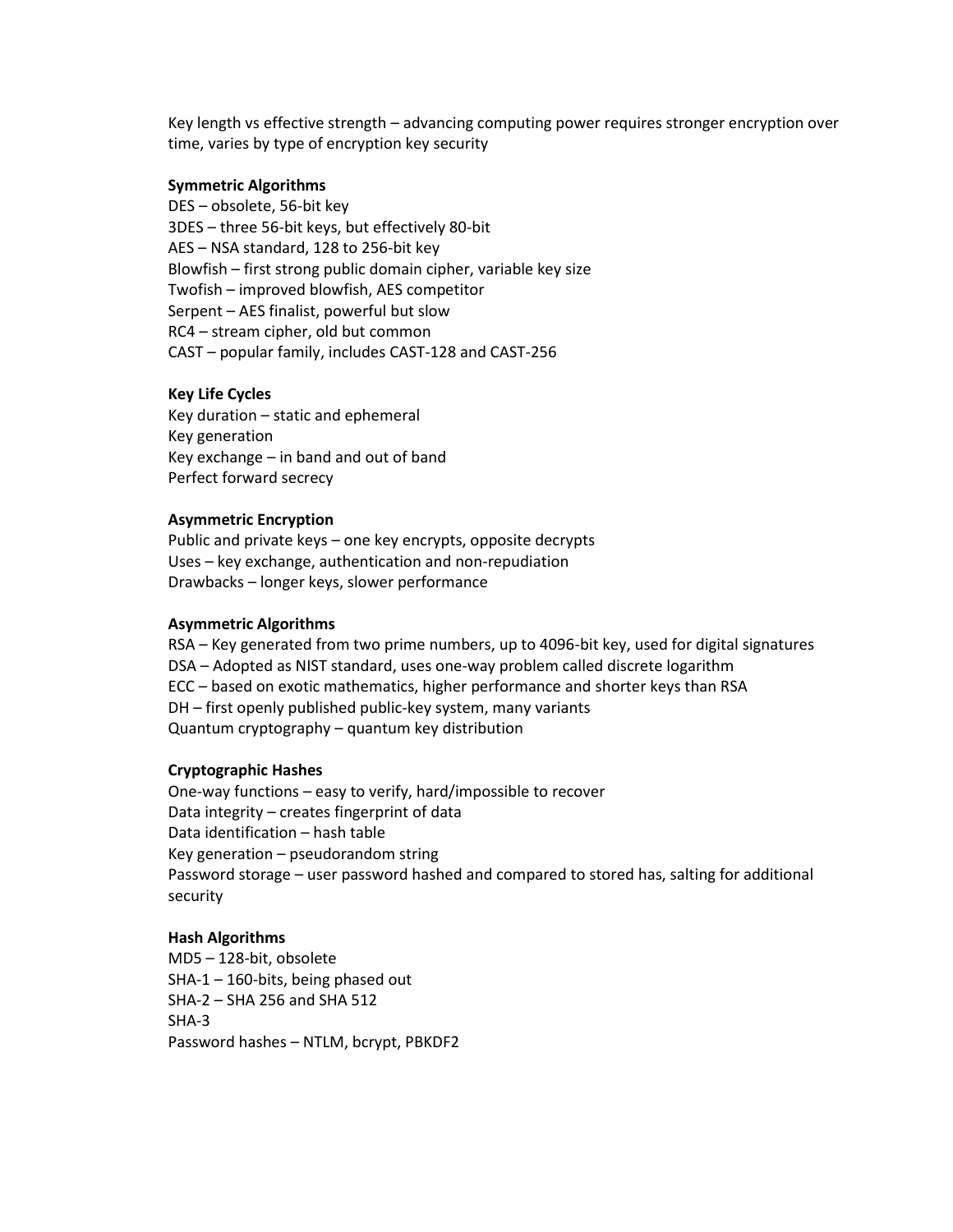# <span id="page-11-0"></span> $\frac{1}{\sqrt{1}}$  Module B: Public key infrastructure

## **Digital Certificates**

Also known as public key certificates Contents – public key, owner identity, digital signatures attesting to authenticity Not to be confused with digital signatures – certificates proves identity of a user or a system

# **Certificate Encodings**

DER PEM CER P12 PFX P7B

# **Certificate Authorities**

CA signs and revokes certificates Root certificates – out of band distribution Certificate generation – limited purpose, multi domain, wildcard, extended validation

### **Certificate Generation**

- 1. Applicant generates key pair, keeps private key
- 2. Applicant presents public key and CSR to CA
- 3. CA verifies applicant identity according to CPS
- 4. CA signs and disseminates certificate

### **Certificate Revocation**

Certificate revocation list – list of all revoked certificates Online Certificate Status Protocol – shows status of a particular certificate

### **Key Pinning**

Stating pinning – browser's publisher pins keys of high traffic sites Dynamic pinning – uses IETF standard HTTP public key pinning, pins key to check against every subsequent contact

### **Key Archival and Recovery**

Private keys – backed up along with system Compromise – back up key stores and corresponding certificates separately from other data Dedicated hardware storage modules – contain valuable keys, may include secure backup functions

# <span id="page-11-1"></span>Chapter 4: Network fundamentals

# <span id="page-11-2"></span> $\div$  Module A: Network components

# **Network Models**

OSI Model – Important educational and theoretical tool TCP/IP – Designed by US DOD, maintained by IETF, Dominant standard of internet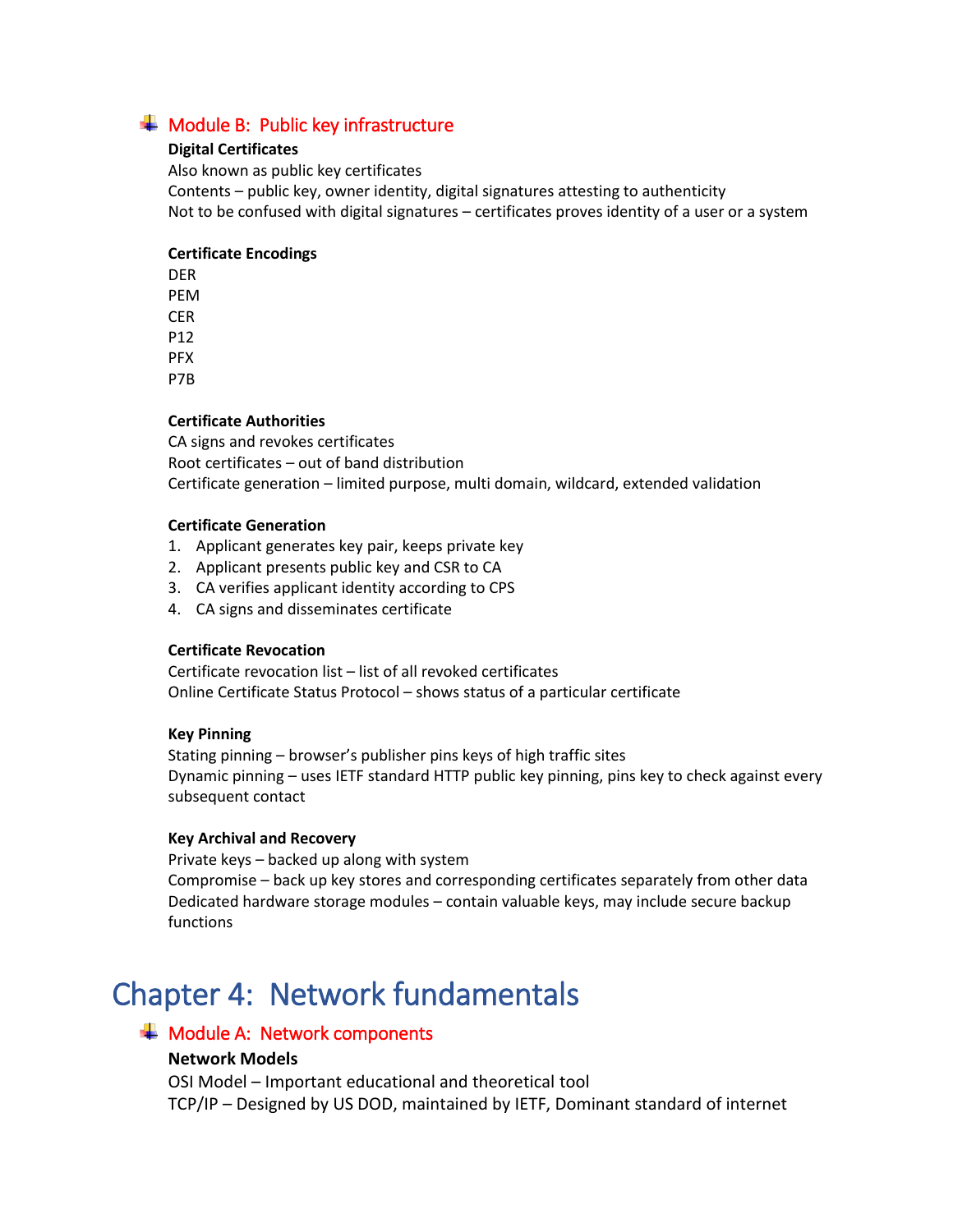### **Data Link Layer**

Combined with physical layer in TCP/IP Contains technologies that can handle addresses, traffic direction and security (ex: MAC addresses, Switches, VLANs)

# **MAC address**

A.K.A. physical addresses Represent physical devices Used for address filtering

# **Switches**

Direct local traffic Tracks addresses with a MAC table Are vulnerable to MAC spoofing

# **VLANs**

Separate broadcast domains on same physical switch Collection of methods rather than single standard Port based, dynamic, and protocol based

# **The Network Layer**

Extends beyond broadcast domain Allows for larger networks by reducing congestion and preventing switching loops Uses more intelligent protocols for routing and logical addressing

# **Routers**

Joins two broadcast domains Separates subnets Can communicate with other routers Is aware of surrounding network structure

### **ICMP**

Used for control and error messages Needed for core network functions Includes several message types

> Echo request and reply (ping) Host unreachable Source quench Redirect Time exceeded

### **Wi-Fi Signals**

2.4 GHz – most common with relatively long range but a small number of channels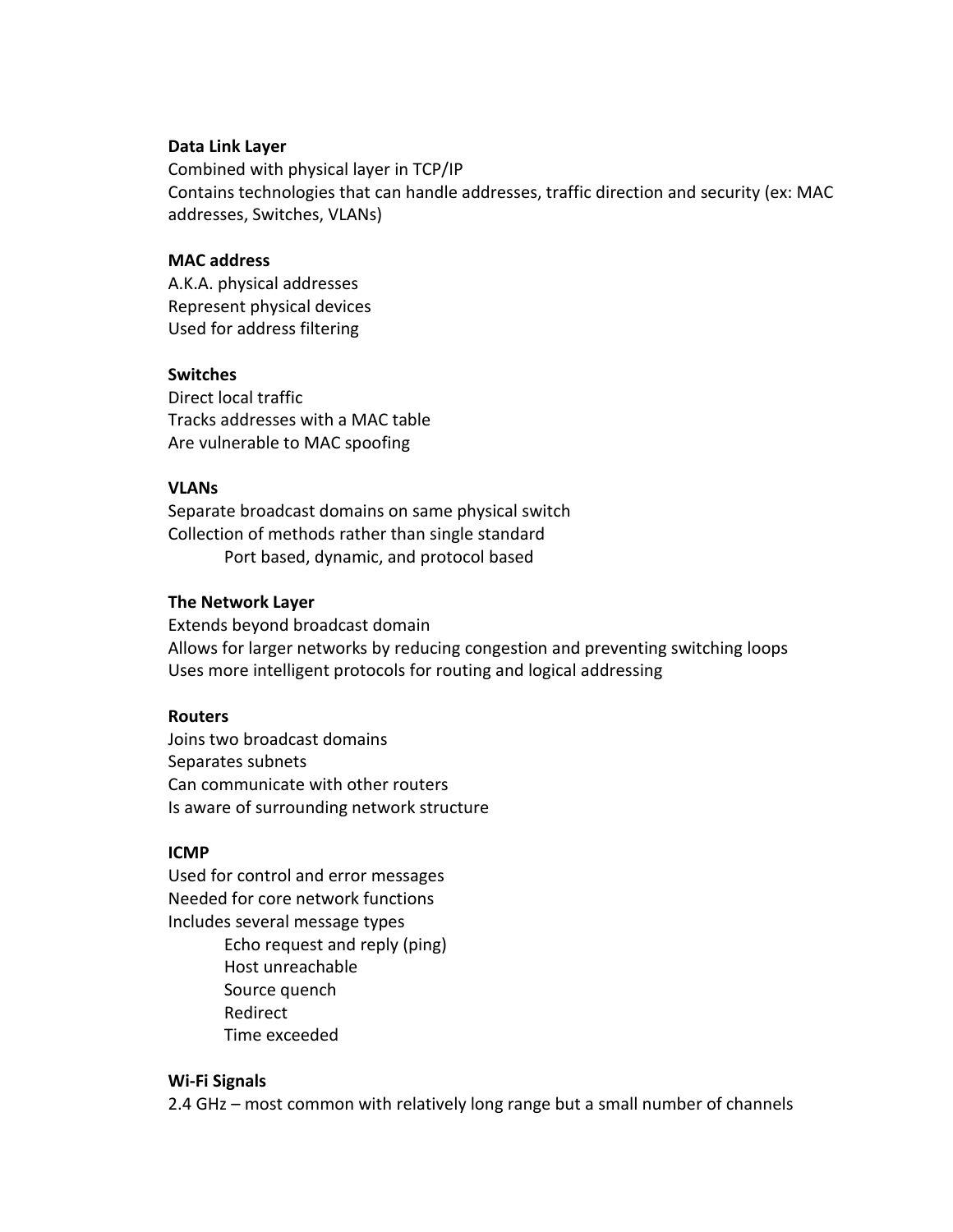5 GHz – more expensive with shorter range but with more channels 60 GHz – Very high data rate but can't pass through walls, requires line of sight

# **Antenna types**

Omnidirectional and directional

# **Industrial Control Systems**

SCADA – Large scale distribution systems, information gathering with limited control DCS – Process control systems, direct control with limited information gathering \*Neither are designed for security

# <span id="page-13-0"></span> $\textcolor{red}{\div}$  Module B: Network addressing

# **IPv4 Addresses**

Comprised of Network ID and Host ID Have Classful and Classless addresses Classful – Class A/B/C/D/E

# **Special IPv4 Addresses**

Broadcast – 255.255.255.255 Loopback – 127.0.0.0 Private Addresses – 10.0.0.0 /8, 172.16.0.0 /12, 192.168.0.0 /17 APIPA – 169.254.0.0 /16

# **IPv6**

Massive address range (much higher than IPv4) Easier network configuration Increased efficiency and enhanced security Compatibility issues

# **IPv6 Address Types**

Loopback - ::1 /128 Link-local – fe80:: /10 which is equivalent to APIPA Site-local – similar to IPv4 private Global - 2000:: /3 Multicast – will begin with ff

# **DHCP**

Server contains pool of available network addresses called scope Addresses assigned dynamically or by reservation DHCP server options – default gateway, DNS server addresses, Time server or time zone \*If DHCP server is not on client's local segment, routers can be DHCP relay agents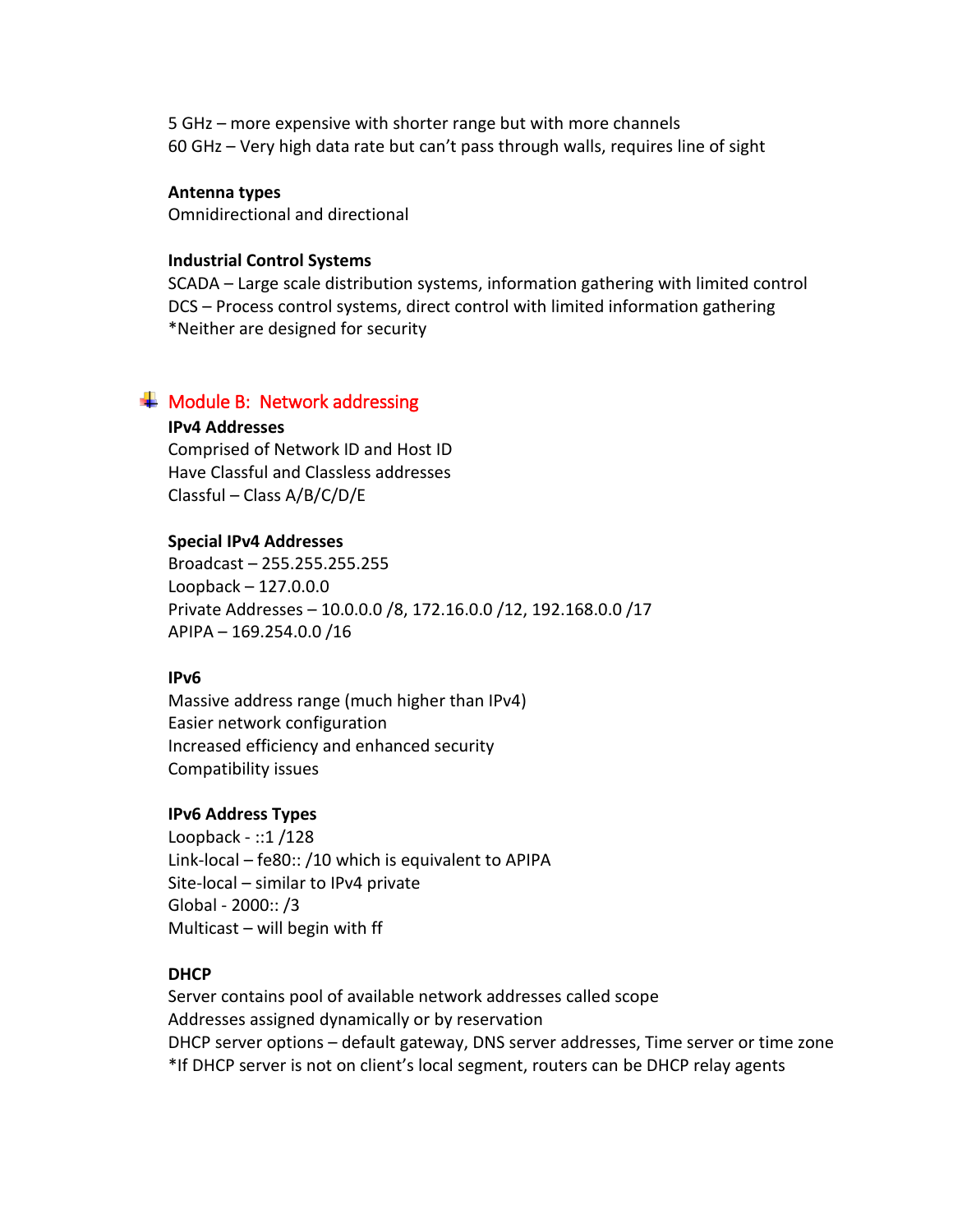# <span id="page-14-0"></span> $\overline{\textbf{+}}$  Module C: Network ports and applications

# **Transport Protocols**

End to end communications Uses ports or sockets for host-level multiplexing The two most common protocols are TCP and UDP

# **TCP**

Connection oriented Reliable Error correction Flow control **Sequencing** 

### **UDP**

**Connectionless** Unreliable Fast Used for time-sensitive data, small data exchanges

### **Port Ranges**

System ports – assigned to major TCP/IP standards (1-1023) User ports – assigned to any application which registers for one (1024-49151) Private ports – used by private applications or temporary uses (49152-65535)

## **Application Protocols**

Restrict plaintext protocols Combine insecure protocols with others that provide security Use lower layers of security such as VPN, Wi-FI encryption Network segmentation

## **Remote Access Protocols**

Telnet – insecure, text-based terminal connections on TCP port 23 Secure Shell – Secure telnet replacement, uses TCP port 22 Remote Desktop Protocol – Windows proprietary remote access protocol, TCP port 3389 Simple Network Management Protocol – v1 and v2 are obsolete, v3 is secure used on UDP ports 161 and 162

### **Resource Sharing Protocols**

LDAP – Directory service on LAN, uses TCP 389 NetBIOS – Session-layer API used by multiple applications SMB – Allows Windows folder sharing on LAN FTP – File access on LAN or internet, replaced by FTPS and SFTP, TCP port 20 and 21 TFTP – simplified FTP protocol, UDP port 69 NTP – Used to synchronize clocks between networked devices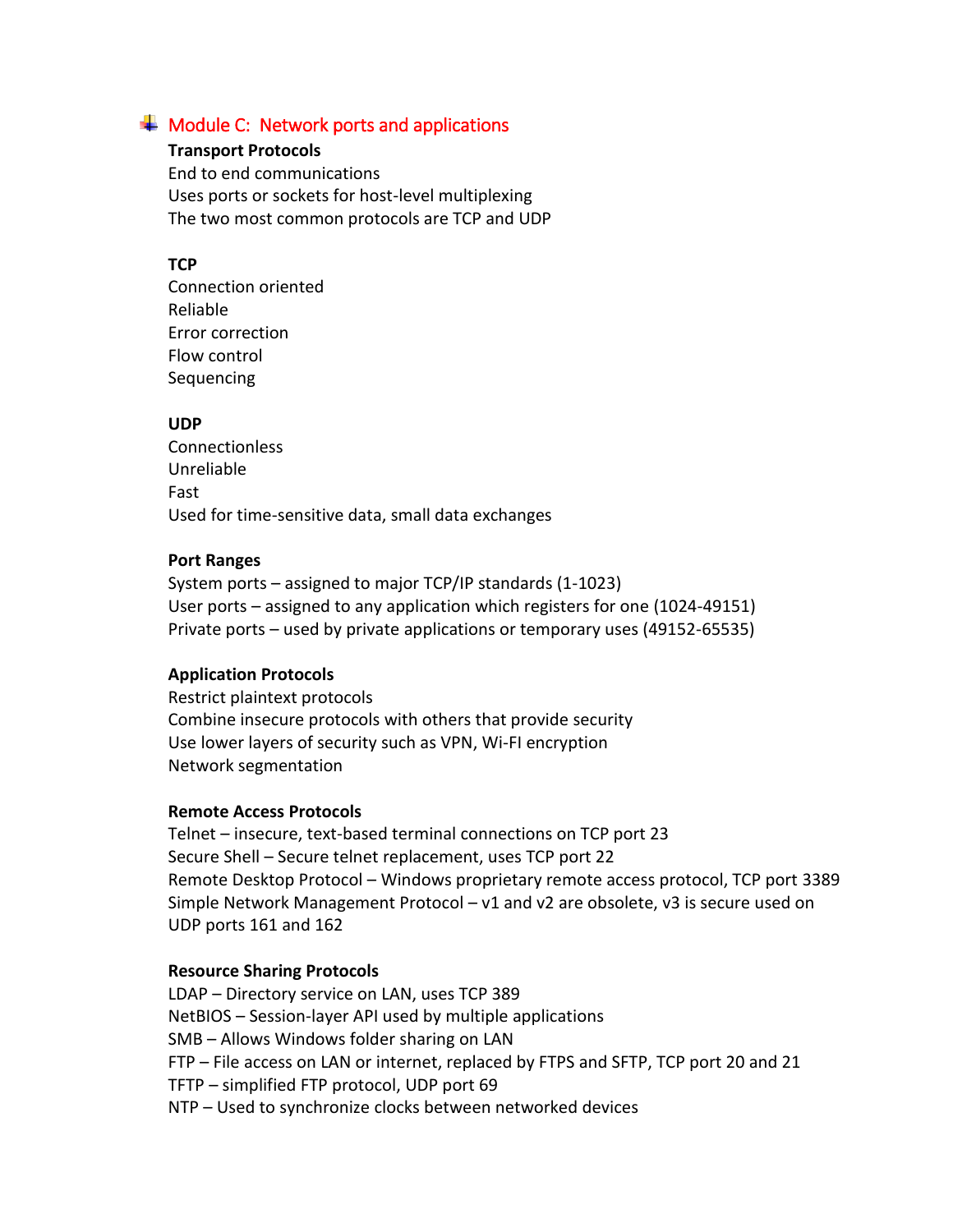# **Hypertext Transfer Protocol**

Insecure plaintext protocol Uses TCP port 80 HTTPS – Encrypted using SSL or TLS, uses TCP port 443

# **Email Protocols**

SMTP – Only used to send email between servers or from clients to servers POP – Used by clients to retrieve mail from servers, uses TCP port 110 IMAP – Used by clients to retrieve mail from servers, stores messages permanently on the server MAPI – Propriety Microsoft Exchange protocol for sending and receiving

# **TCP/IP Tools**

Ipconfig – Windows, displays, or refreshes IP settings Ifconfig – Unix, displays or configures IP settings Netstat – displays variety of network information Nbtstat – Windows, displays diagnostic information for NetBIOS over TCP/IP Arp – displays IPv4 ARP cache Nslookup – Performs DNS lookups and displays IP address Ping – tests reachability of host Traceroute/tracert – displays hop-by-hop path to given host Pathping – Windows, pings every hop along route to determine latency

# <span id="page-15-0"></span>Chapter 5: Securing networks

# <span id="page-15-1"></span> $\frac{1}{\sqrt{2}}$  Module A: Network security components

## **Network ACLs**

Packet filtering – MAC address, IP address, port number, protocol Is either an implicit deny or allow

### **Switch Security Features**

Port security – Allows or denies traffic based on source MAC address MAC filtering – Useful, but easier to circumvent Loop protection – Helps increase network availability by preventing accidental loops

# **Network Access Control**

Guest network – Separate access point with only internet access Posture assessment – Ensures client meets security rules, acts as a quarantine network Agents – can be persistent or non-persistent

### **Intrusion Detection and Prevention**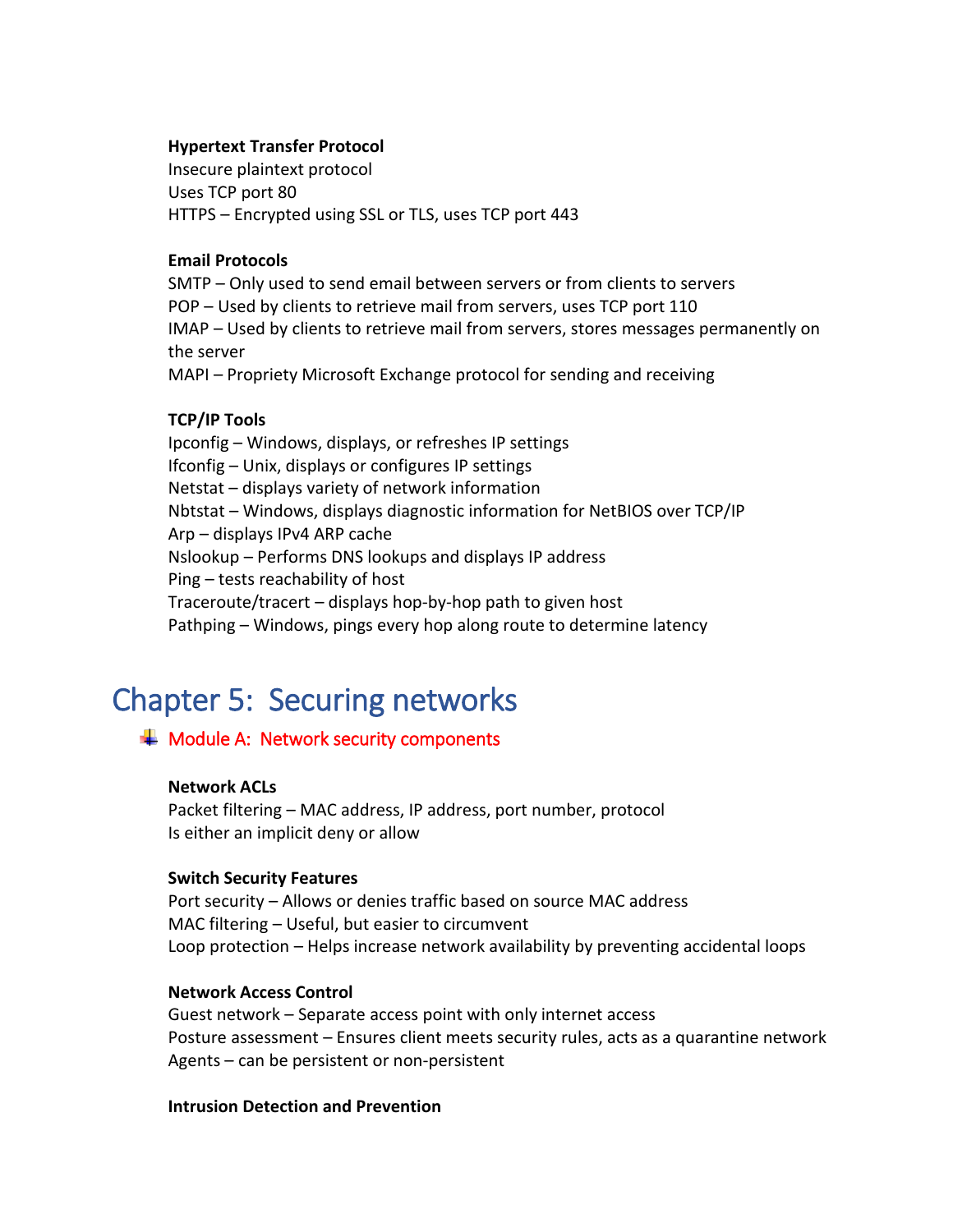Signature-based – looks for telltale signs of known attacks Stateful protocol analysis – looks for abnormal protocol use Anomaly-based/Heuristic – looks for unusual behavior patterns

#### **Honeypots and Honeynets**

Decoy system – has weak or flawed security and is isolated from the rest of the network Honeynet – network of honeypots Used for testing and criminal investigations

### **Application Layer Security**

Application layer firewall – web application firewall Content filter – web filter and spam filter

### **Load Balancing Techniques**

SSL acceleration Data compression Health checking TCP offloading and TCP buffering

### **Unified Threat Management**

| Firewall               |
|------------------------|
| ids                    |
| IPS                    |
| DMZ interface          |
| NAT or proxy server    |
| Network access control |
| <b>VPN endpoint</b>    |

# <span id="page-16-0"></span> $\overline{\textbf{H}}$  Module B: Transport encryption

### **SSL and TLS**

Upper layer protocols – SSL 1.0-3.0 and TLS 1.0-1.2 Certificate based – Asymmetric key exchange, symmetric bulk encryption

### **Secure Shell**

Designed to replace Telnet and rlogin Uses public key cryptography – X.509 is only one option available

### **Secure Email**

Secures message text, not just transfer S/MIME - Uses X.509 certificates, Only common in high-security enterprise environments PGP - Uses OpenPGP certificates on web of trust model, Commercial and free support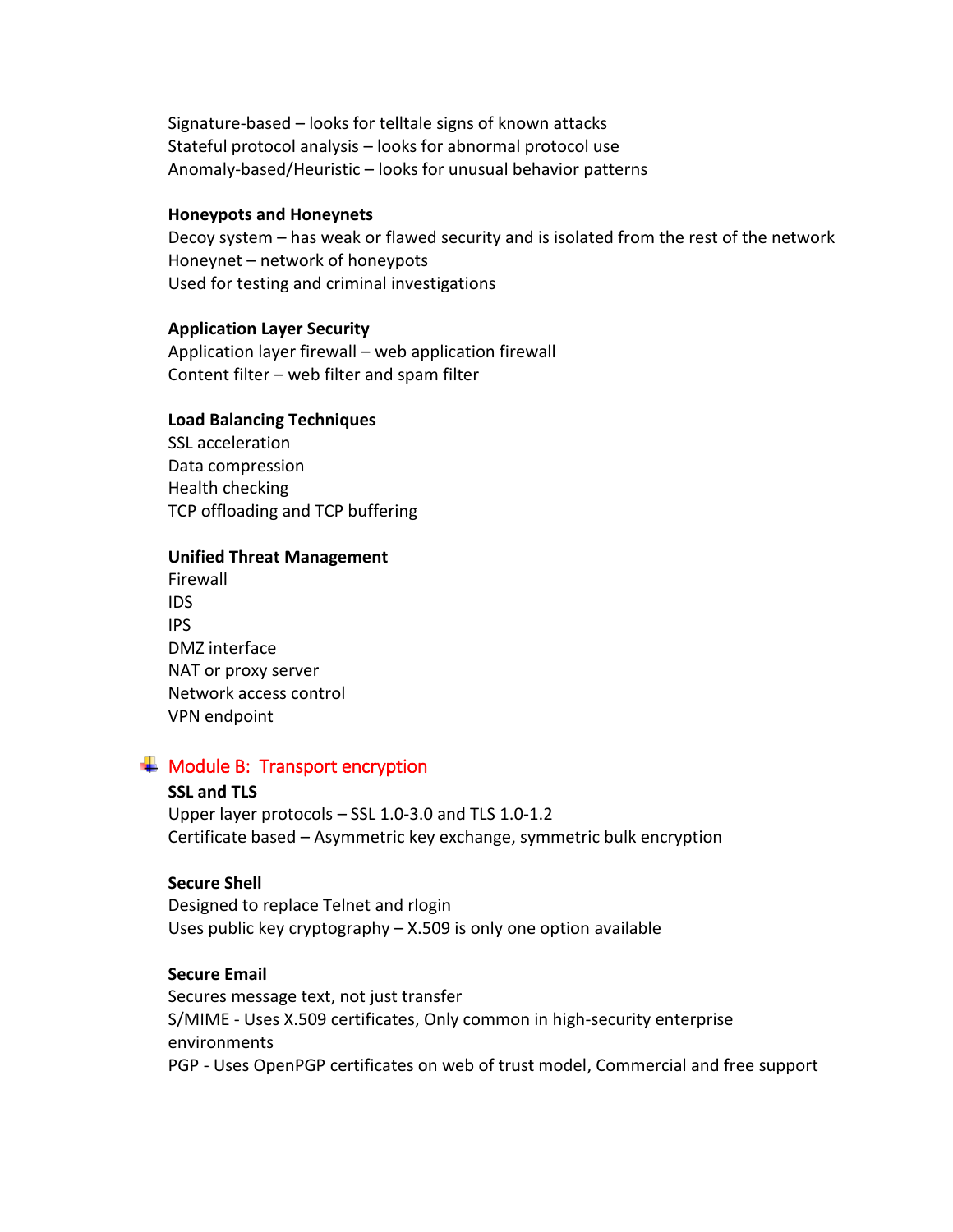# **Secure VoIP**

Secured by using TLS and RTP with secure RTP

# **Wireless Encryption**

Layer 2 encryption WEP - Extremely weak due to serious flaws in RC4 IV. WPA - Based on draft 802.11i, TKIP is a stronger but still flawed RC4 cipher WPA2 - Based on draft 802.11i, AES mode is strongest Wi-Fi encryption

# **WPA Authentication**

WPA-Personal - Uses pre-shared password hashed with SSID to create key, Convenient but only one key for whole hotspot WPA-Enterprise - 802.1X using authentication server, EAP-TLS or PEAP authentication, allows individual credentials WPS - Convenient, but insecure and should be disabled

# **VPN Solutions**

GRE – tunneling but no security PPTP – PPP packets over GRE, not very secure L2TP/IPSEC – can be very secure and is natively supported by most OS SSL/TLS – secure, but supported mostly via third-party SSH – typically used to tunnel single applications

### **IPsec**

IKE – Negotiates secure connections Authentication header – provides data integrity and source Encapsulating Security Payload – encrypts packet payload itself AH and ESP can be used separately or together

# <span id="page-17-0"></span> $\bigstar$  Module C: Hardening networks

### **Segmenting Networks**

Collision domains – No privacy without encryption, is mostly found in Wi-Fi hotspots Broadcast domains – limited traffic control, separated by routers VPNs Airgaps – no connection to internal or external network

### **Hardening Network Hosts**

Keep list of hosts, owners, and purposes Perform updates Disable unnecessary services Configure firewalls Policies for temporary network hosts Onboarding and offboarding procedures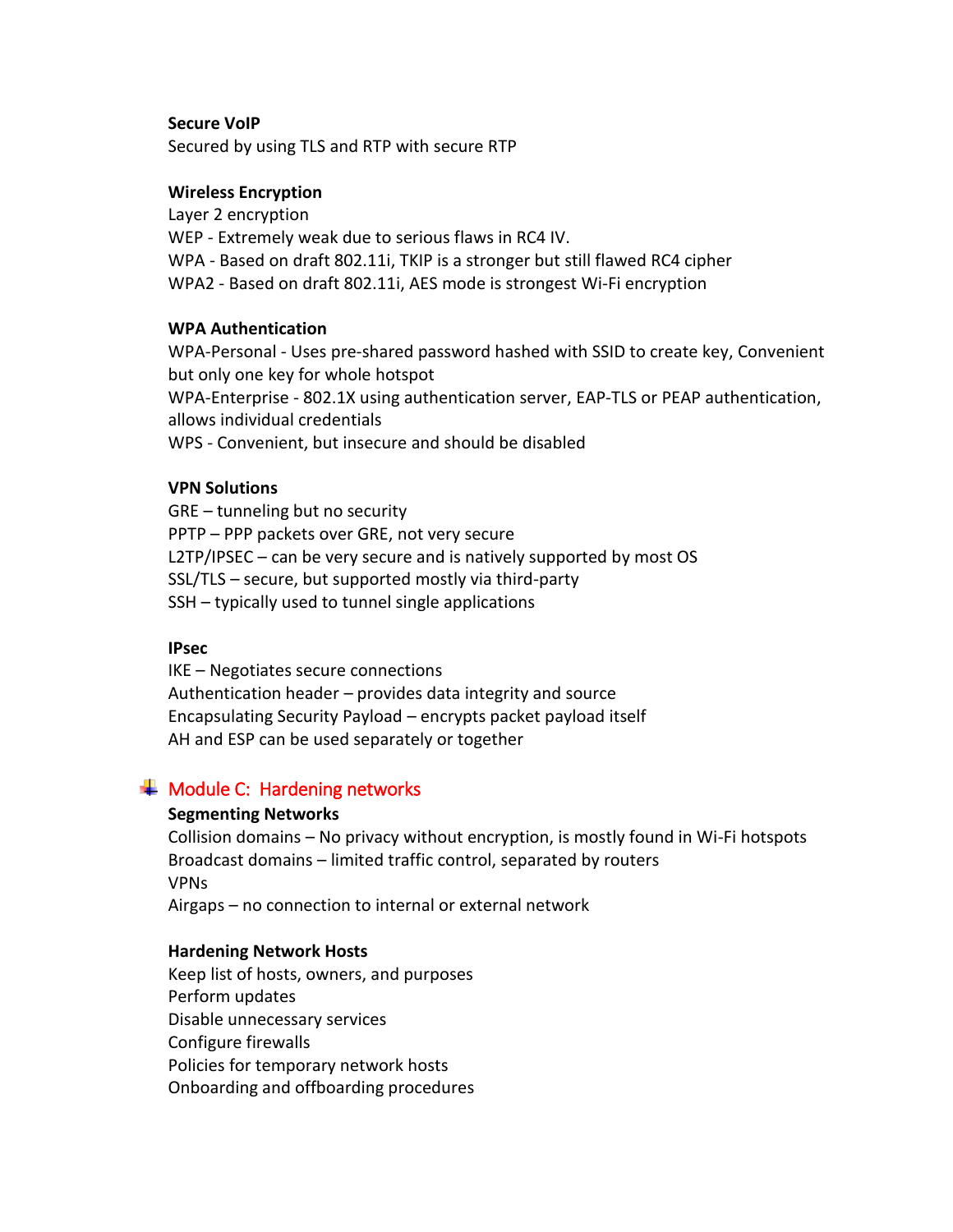### Monitoring

#### **Securing Network Infrastructure**

Harden devices like hosts Use up to date firmware Allocate network addresses carefully Enable router and switch security Deploy network security systems

#### **Securing Perimeter Networks**

Open only necessary ports Minimize value of perimeter and bastion hosts Harden specialized security appliances

#### **Securing Wireless Access Points**

Harden like other network appliances Use strong encryption Disable WPS Use 802.1X Choose a unique SSID Use guest networks for untrusted clients Place WAP securely

# <span id="page-18-0"></span> $\overline{\phantom{a}}$  Module D: Monitoring and detection

### **Monitoring Tools**

Network analyzer – captures and analyses network traffic Interface monitor – examines specific network interface Port mirrors – copies traffic from a port Wireless analyzers – tests wireless congestion and reception SNMP management software – monitoring or remote management Syslog – centrally managed logs

#### **Syslog**

Header – unique ID including timestamp and generating device ID Facility – type of program that generated the message Severity level – ranges from 0 (emergency) to 7 (debug)

### **Placing Monitoring Tools**

Some sensors built into devices Place network taps and port mirrors on chokepoints Feed large volumes of data through collection systems

#### **Vulnerability Scanners**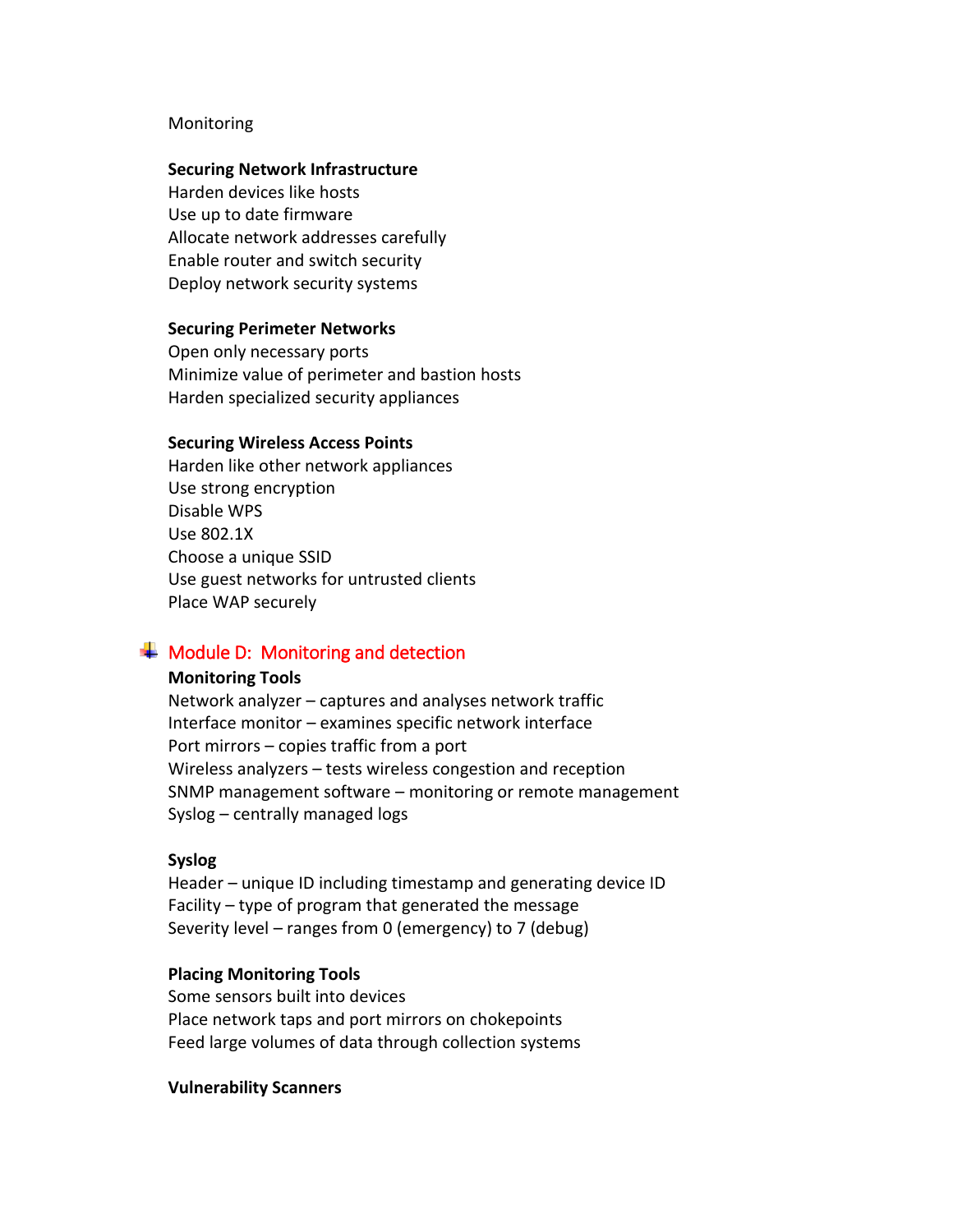Protocol analyzer Port scanner Network mapper Password cracker Wireless scanner Exploitation framework

#### **Security Audits**

Logs Incident response reports User activities Device configurations Installed applications

### **Incident Reports**

Alarms Alerts **Trends** 

# <span id="page-19-0"></span>Chapter 6: Securing hosts and data

# <span id="page-19-1"></span> $\frac{1}{\sqrt{1}}$  Module A: Securing data

## **Classification Levels**

Top Secret – Grave damage could be done to national security Secret – Less grave, but still national security risk Confidential – Could cause damage to national security, but is less sensitive than secret Unclassified – all other information

#### **Personally Identifiable Information**

Can either distinguish an individual or linked to an individual (ex: name, address, bank number, biometric data) Educational Institutions – must protect student records PCI-DSS – policy for the payment card industry

#### **Data Ownership Roles**

Data owner Data custodian Data Steward Data user Privacy officer

# **States of Data**

Data in transit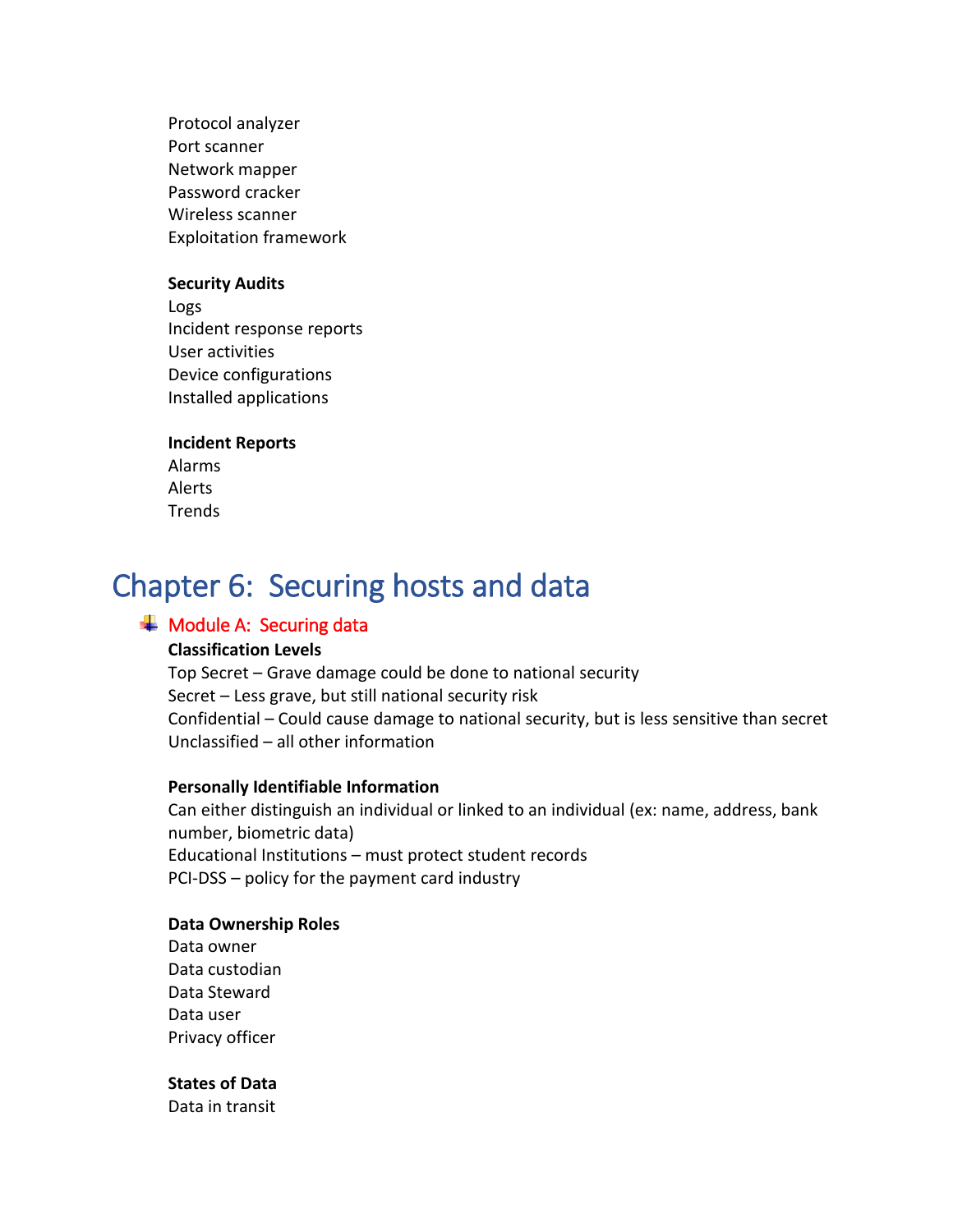Data at rest Data in use

# **Data Life Cycle**

- 1. Creation/Acquisition
- 2. Use/Storage
- 3. Retention/Archival
- 4. Wiping/Disposal

#### **Share Permission**

Read – view file names, subfolders, and data Change – read permissions plus adding, changing and deleting Full control – change, plus can change NTFS permissions

#### **Storage Encryption**

Removable drive encryption Archive file encryption Transparent database encryption File or full dusk encryption

#### **Encryption Hardware**

Hardware-based disk encryption Smart card USB encryption Trusted platform module Hardware security module

#### **Windows Encryption**

Encrypting file system – encrypts individual files and folders, intended for personal files BitLocker – protects entire volumes or computers, controlled by administrator

#### **BitLocker**

Encrypts entire volumes Can be used without TPM Three authentication methods – Transparent operation mode, user authentication mode, USB key mode

# **Secure Media Destruction**

Pulverizing – hydraulic or pneumatic processing Pulping – paper recycling reduces documents to liquid slurry Incineration – burning into unrecognizable ash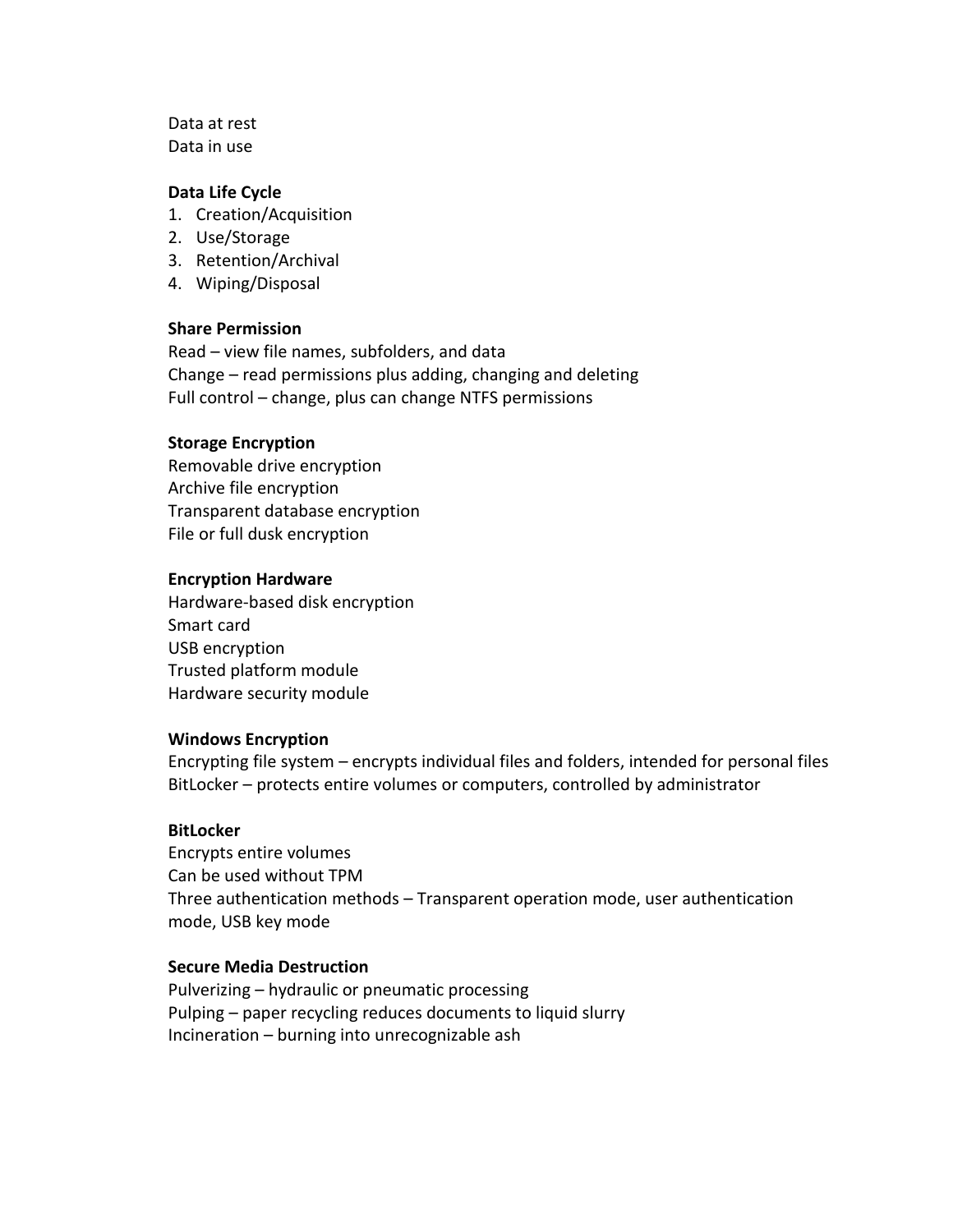# <span id="page-21-0"></span> $\triangleq$  Module B: Securing hosts

# **Code Signing**

Signature verifies only that signer claims it is safe Private signing keys can be compromised Code signing gives protection only if OS configured to check for signatures

# **Hardening Operating Systems**

Secure operating systems Account control Access control Unnecessary services Directory services Updates

# **Securing peripherals**

External ports External storage devices Digital cameras Shoulder-surfing **Security Software** Antivirus Firewall Anti-spyware Pop-up blockers **HIDS** File Integrity Monitor

### **Removing Malware**

- 1. Identify symptoms
- 2. Quarantine
- 3. Disable system restore
- 4. Repair infected system
- 5. Update system and schedule future scans
- 6. Enable System Restore and create restore point
- 7. Educate end user and document findings

### **Quarantining Systems**

Isolate removable storage devices or backups

Disable all network shares, file sharing applications, or ongoing connections to other computers

Limit network connectivity

# **Remediating Infected Systems**

Always use updated tools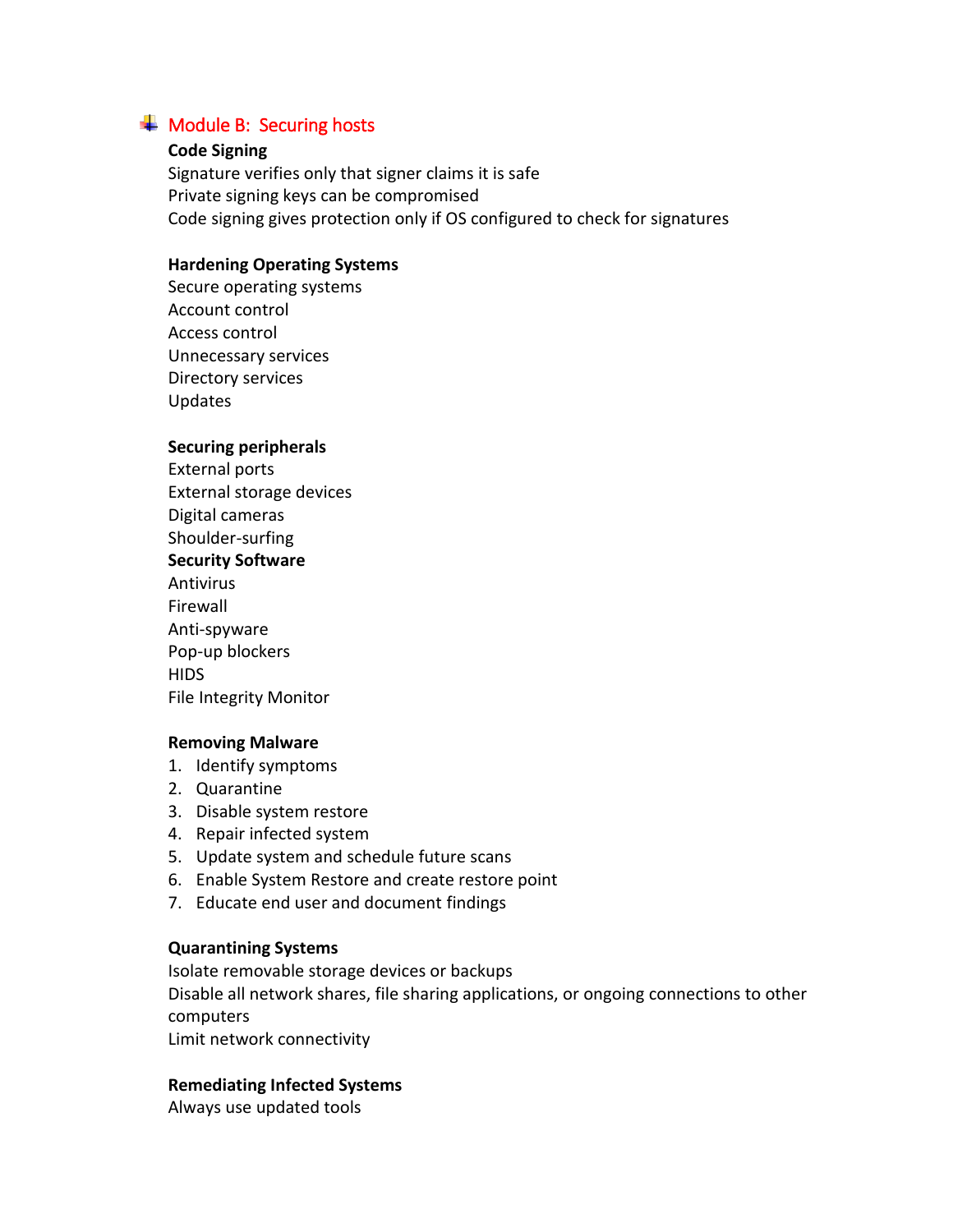Combine multiple tools Run multiple scans Try safe mode, restore environments, bootable rescue discs, or removal tools target to specific infection Scan removable media

## **Securing Repaired Systems**

Update all potentially vulnerable software Schedule regular security scans and updates Disable unnecessary services Examine system and application settings

#### **Following Up On Repairs**

Discuss findings with involved users Document findings and steps taken Report findings to admins and management

# **Software Changes**

Patch – typically targets a single problem Hotfix – Very specific, niche, or high urgency Service pack – Large compilation of patches Upgrade – New software version Maintenance release – smaller than a service pack

## **Static Environments**

Embedded devices – Network appliances, printers, TVs, HVAC Kiosks Smart devices – Internet of Things SCADA/ICS – Industrial environments Mobile devices In-vehicle computing systems – emerging field Legacy systems – no longer receiving updates

# **Alternative Threat Mitigation**

Security layers Control redundancy and diversity Network segmentation Application firewalls Wrappers Firmware version control

# <span id="page-22-0"></span> $\overline{\textbf{+}}$  Module C: Mobile device security

**Mobile Deployment Models**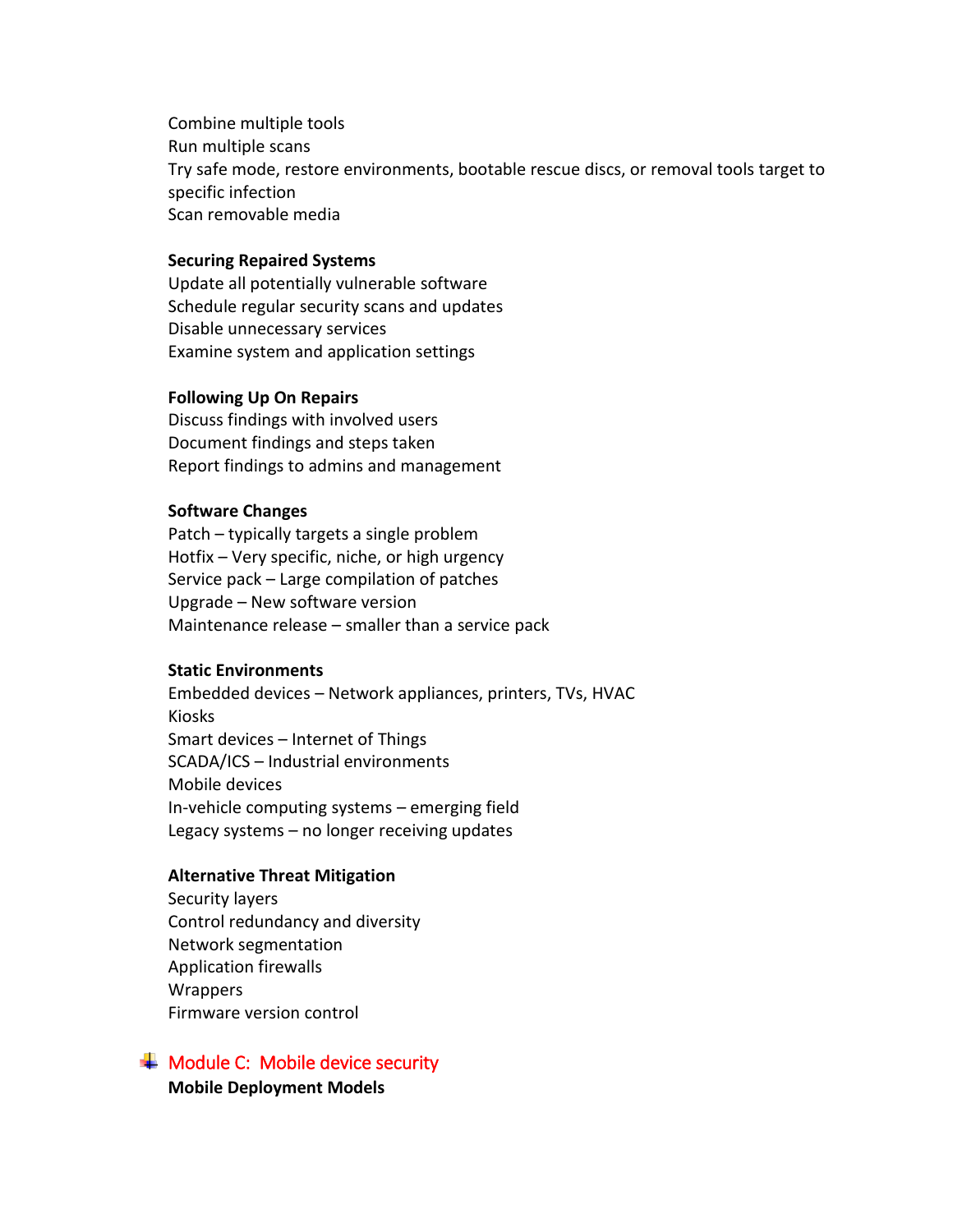COBO – Corporate owned, business only BYOD – Bring your own device COPE – Corporate owned, personally enabled CYOD – Choose your own device VDI – Virtual desktop infrastructure

# **Mobile Data Protection**

Device location software – Find my iPhone, Android Device Manager Remote wipe Inventory control Asset tracking Full device encryption Storage segmentation

# **Mobile Application Security**

Application whitelisting Key and credential management Geotagging Encryption Push notifications Transitive trust authentication

# <span id="page-23-0"></span>Chapter 7: Securing network services

# <span id="page-23-1"></span> $\overline{\textbf{+}}$  Module A: Securing applications

### **Software Assurance**

Ensure use of secure design – OWASP, NIST and other published standards, handles PII appropriately

Development and operations work together with stakeholders

### **Waterfall Development Model Steps**

- 1. Requirements
- 2. Analysis
- 3. Design
- 4. Development
- 5. Testing
- 6. Maintenance

# **Secure DevOps Practices**

Security automation Continuous integration Baselining Immutable systems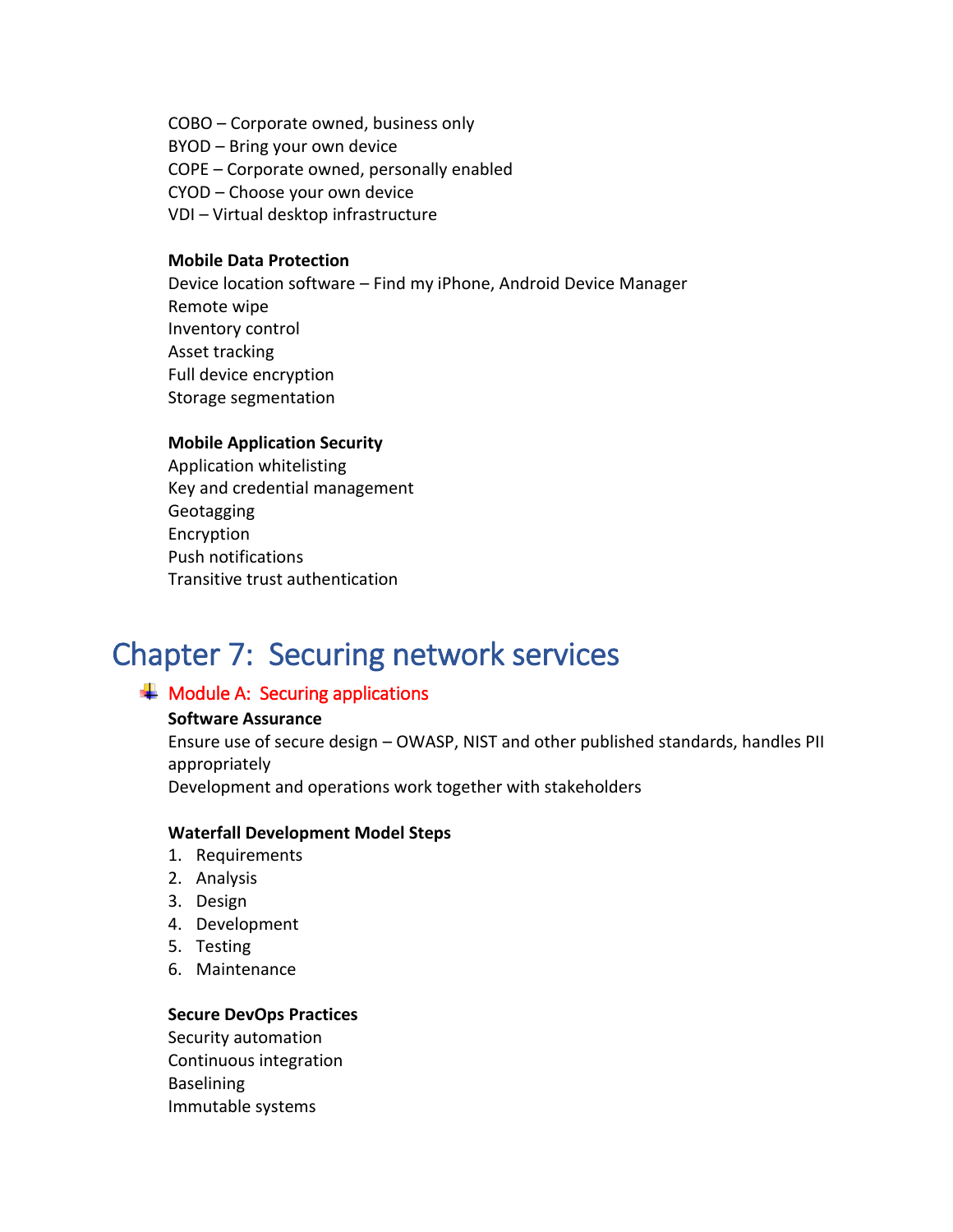### Infrastructure as code

#### **Program Life Cycle**

Development Compile Linking **Distribution** Installation Load time Runtime

#### **Securing Code Principles**

Least privilege – restrict privilege of users and applications Input validation - evaluate input before processing Input sanitization – delete dangerous characters or add escape characters Cryptography – protect data and applications Data exposure – session tokens, passwords and PII protect from untrusted users Error and exception handling – Fail-safe error handling, high detail error logging

#### **Input validation**

Improper characters Unicode characters Improper length Improper values SQL code Browser code

#### **XSS Prevention**

- 1. Never insert untrusted data except in allowed locations
- 2. HTML escapes
- 3. Attribute escapes
- 4. JavaScript escapes
- 5. CSS escapes
- 6. URL escapes
- 7. Sanitizing library

### **Fuzzing**

Application fuzzing – tests I/O functions Protocol fuzzing – tests network protocols File format fuzzing – tests file reading/parsing functions

#### **Provisioning**

Network provisioning – ensures network resources are available and accessible Server provisioning – setting up server to host application or service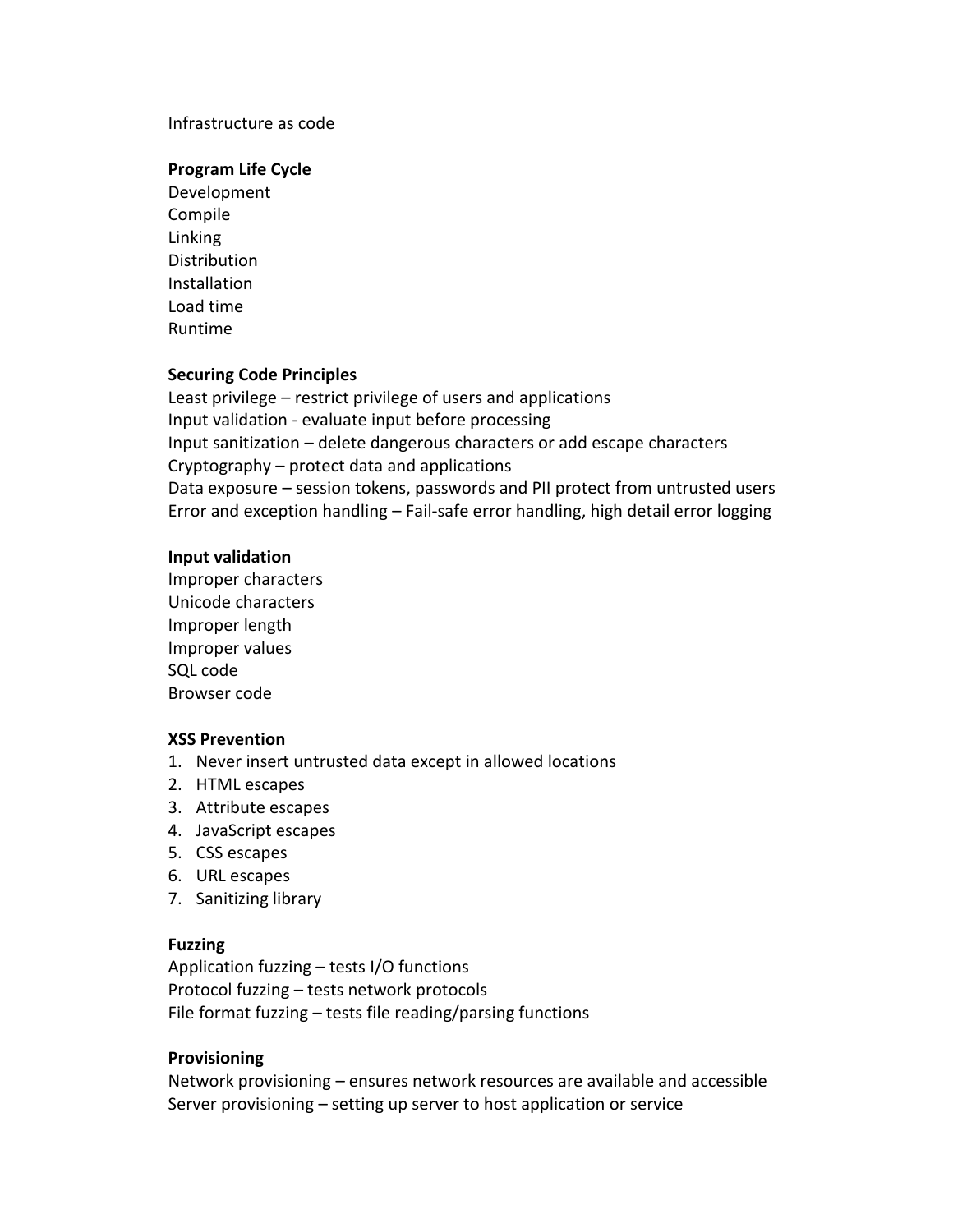User provisioning – creation and maintenance of user accounts and attributes Deprovisioning – orderly freeing up of resources

# <span id="page-25-0"></span> $\textcolor{red}{\blacktriangleleft}$  Module B: Virtual and cloud systems

# **Virtual Server Benefits**

VMs using different OS can share host without conflict VMs are easier to back up, restore, or move Easier to change or upgrade hardware on hosts

#### **Software-Defined Networking**

Control plane – makes decisions about overall flow of traffic Data plane – does work of moving individual frames and packets through network

#### **Virtual Security Benefits**

Snapshots – allows easy reversion when problems occur Sandboxing – isolated from outside host Security control testing Patch compatibility Availability/elasticity – convenient for load balancing and restoration

#### **Cloud Service Models**

Software as a service – subscription based access to applications or databases Platform as a service – access to computing platform that can be used to host applications Infrastructure as a service – access to computing and network resources themselves

#### **Cloud Security**

Still subject to network attacks Using off-premises service requires secure communications Control given to another entity Attacks on cloud services can affect many services Varying privacy policies

# <span id="page-25-1"></span>Chapter 8: Authentication

# <span id="page-25-2"></span> $\textcolor{red}{\blacktriangleleft}$  Module A: Authentication factors

# **The AAA Process**

Security principals Authentication – verified identification of a principal Authorization – specifying accessible resources Accounting – tracking user actions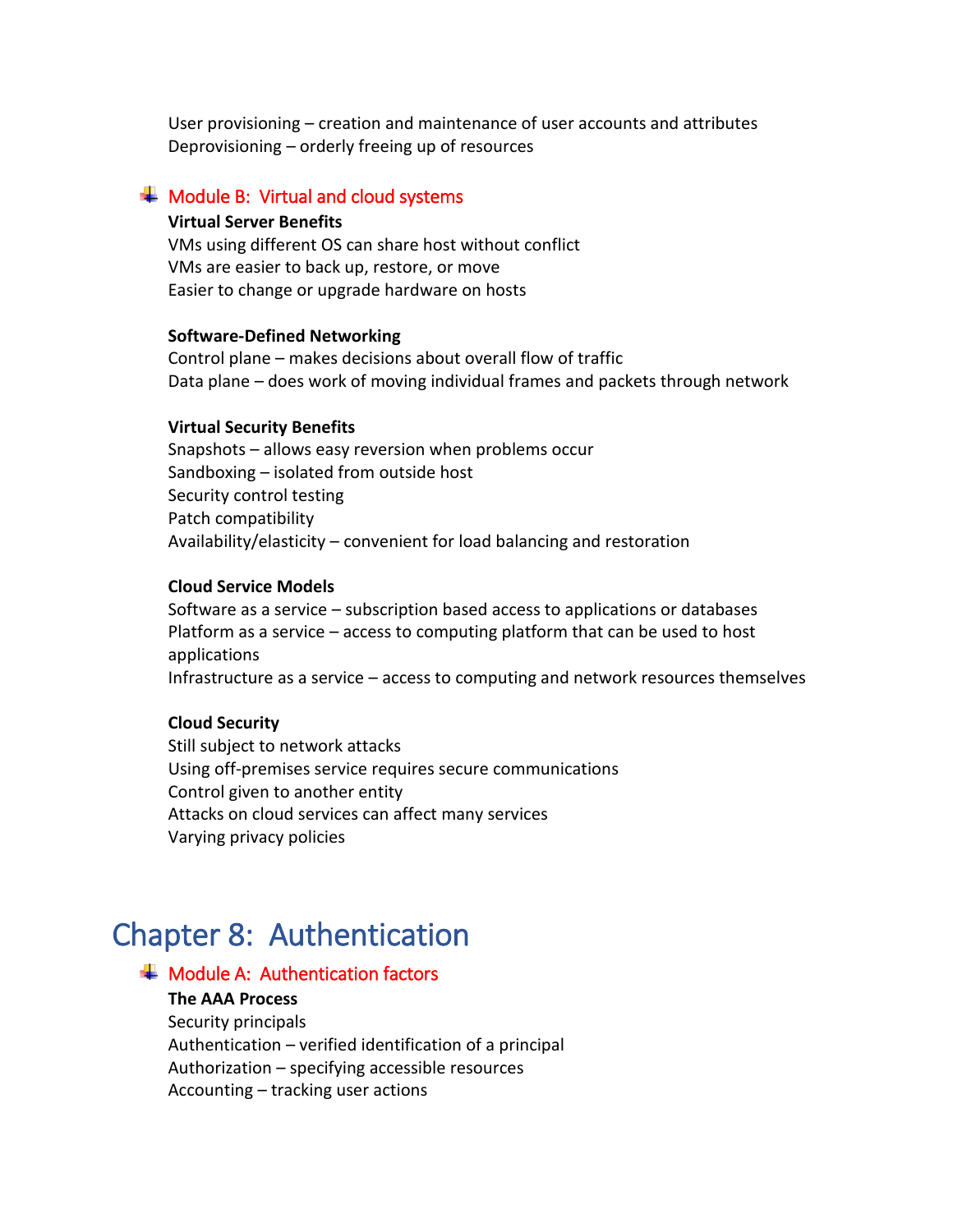#### **Authentication**

Knowledge – something you know Possession – something you have Inherence – something you are Behavior – something you do Location – somewhere you are

## **Digital Credentials**

Digital certificate – verifiable cryptographic signature One time password – generated by pseudorandom algorithm Hardware token – stores OTP generator or certificate Software token Magnetic stripe card – not secure at all Smart card – contains cryptographic chip, CAC, PIV or SIMs

#### **Biometric Factors**

Fingerprint scanner Retinal Scanner Iris Scanner Facial recognition Voice recognition

# <span id="page-26-0"></span> $\div$  Module B: Authentication protocols

### **PPP Authentication**

PAP – insecure plaintext exchange CHAP – somewhat secure but vulnerable MS CHAP – improved CHAP, still not very secure EAP – message format supporting a wide variety of authentication methods

# **Radius**

Designed for dial-in Used for PPP and wireless networks Client-server system – client is remote access server not user workstation PPP protocols used for relaying credentials

# **Radius Authentication Process**

- 1. NAS requests authentication
- 2. NAS sends access request to server
- 3. Server evaluates credentials, replies to NAS
- 4. NAS responds to client to either accept, reject or challenge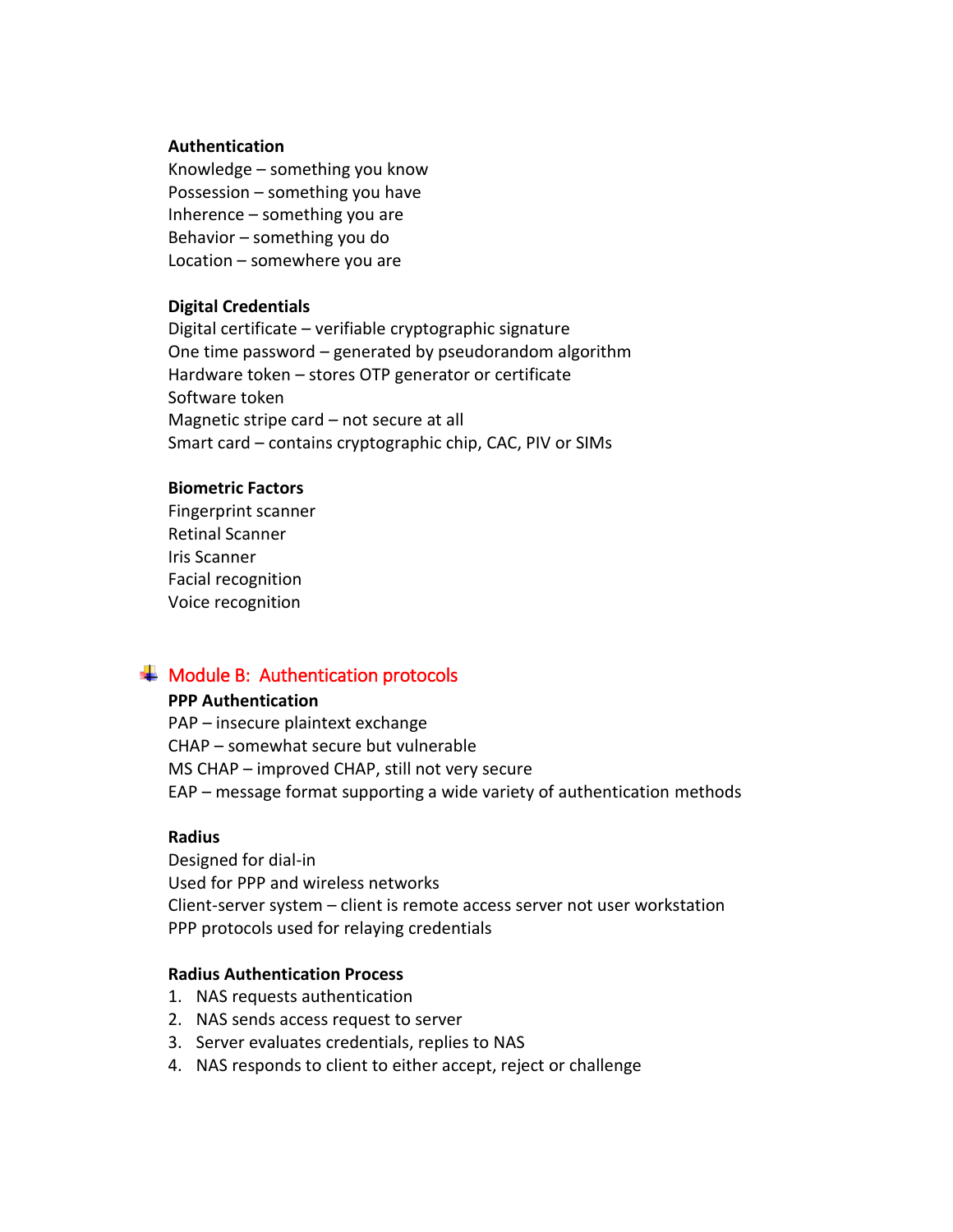# **TACACS+**

Advantages over RADIUS: TCP rather than UDP More complete encryption Fully separates all three AAA steps Supports non-IP protocols Disadvantages vs. RADIUS: Resource intensive Proprietary Primal intended for network devices

## **RAS**

Used by Windows Server Server directly authenticates connection RRAS includes routing capability Allows Windows server to as an ISP Not to be confused with RDP

# **802.1X**

Used mostly for WPA Enterprise RADIUS server using EAP Less secure for wired networks

### **Kerberos**

Widely used SSO system – authentication server is trusted third party Realm – basic Kerberos network unit Principal – node belonging to a realm Key distribution center – Authentication server and Ticket granting server

### **Kerberos Authentication Steps**

- 1. Client authenticates with AS
- 2. AS gives a ticket granting ticket (TGT)
- 3. Client presents TGT to TGS
- 4. TGS gives resource ticket
- 5. Client requests resource
- 6. Resource server grants access

# **LDAP**

Simplified version of X.500 Centralized access to database with network information Queries used in scripts or sent as URLs Active directory uses LDAP and Kerberos Intended for trusted networks Secure LDAP is more secure, but still not considered safe on the internet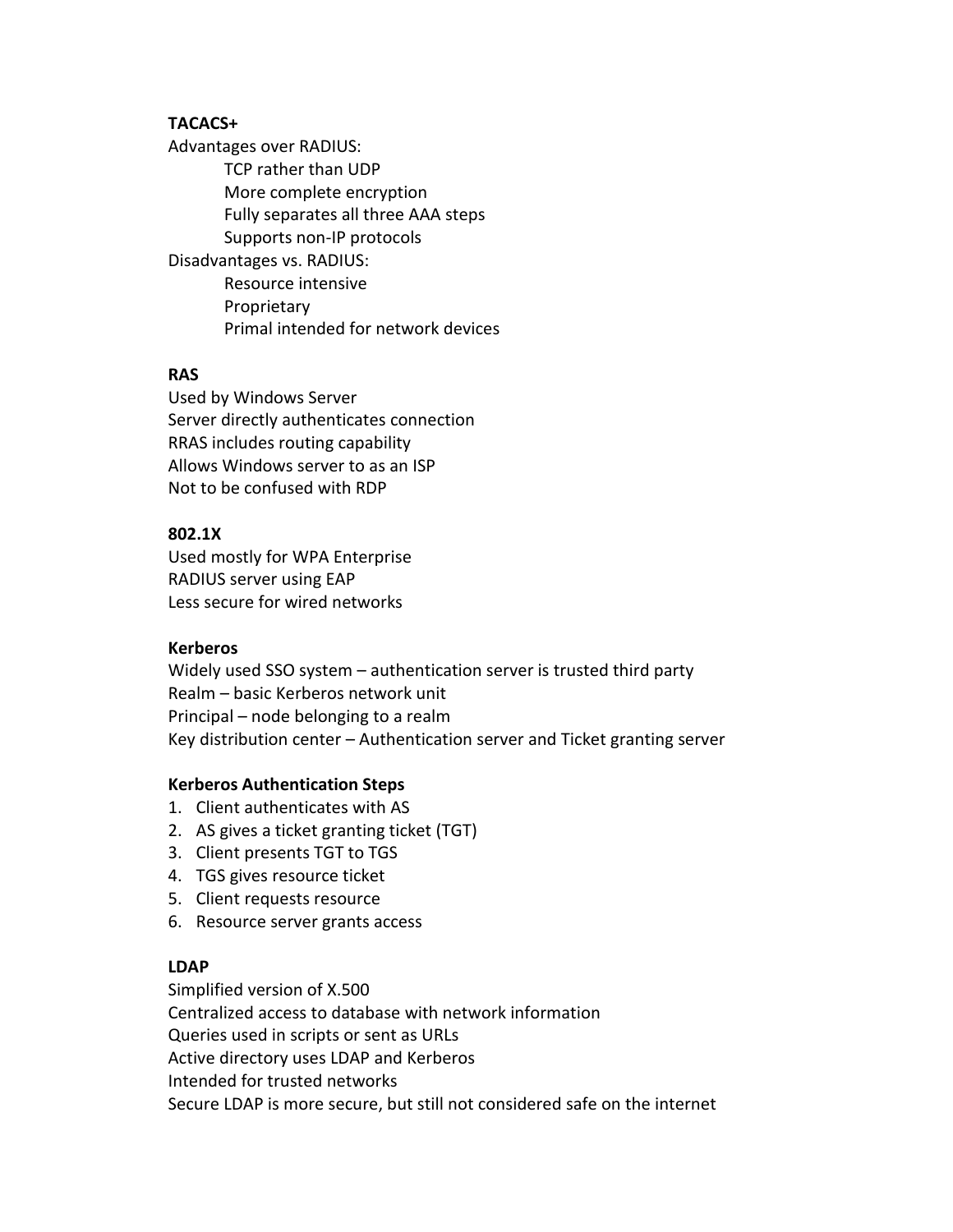### **SAML**

XML based SSO (Google and Salesforce) Principal contacts service provider first Allows many authentication mechanisms

# <span id="page-28-0"></span>Chapter 9: Access control

# <span id="page-28-1"></span> $\overline{\textbf{+}}$  Module A: Access control principles

#### **Access Control Models**

DAC – object owner controls access, common in file systems MAC – administrators assign security labels and is common for military and high security environments R(Rule)BAC – administrators define access rules, used by routers and firewalls

R(Role)BAC – administrators define permissions for roles which users belong to ABAC – administrators define attributes for resources, users, and environments

## **NTFS File Permissions**

Principals – owner and any number of groups SID – security identifier, identifies a principal ACE – access control entry, permissions for a SID DACL – contains all ACEs applying to one principal

#### **Role Based Access Control**

Elements of a MAC and DAC No strict ownership content Permissions assigned centrally Roles are similar to groups Permissions typically additive

### **Rule Based Access Control**

Rules set by administrator Simple and widely used (Network ACLs, and Software whitelists/blacklists) Rule types – dynamic and static

# <span id="page-28-2"></span> $\div$  Module B: Account management

**Account Types** User Privileged Shared/Generic Guest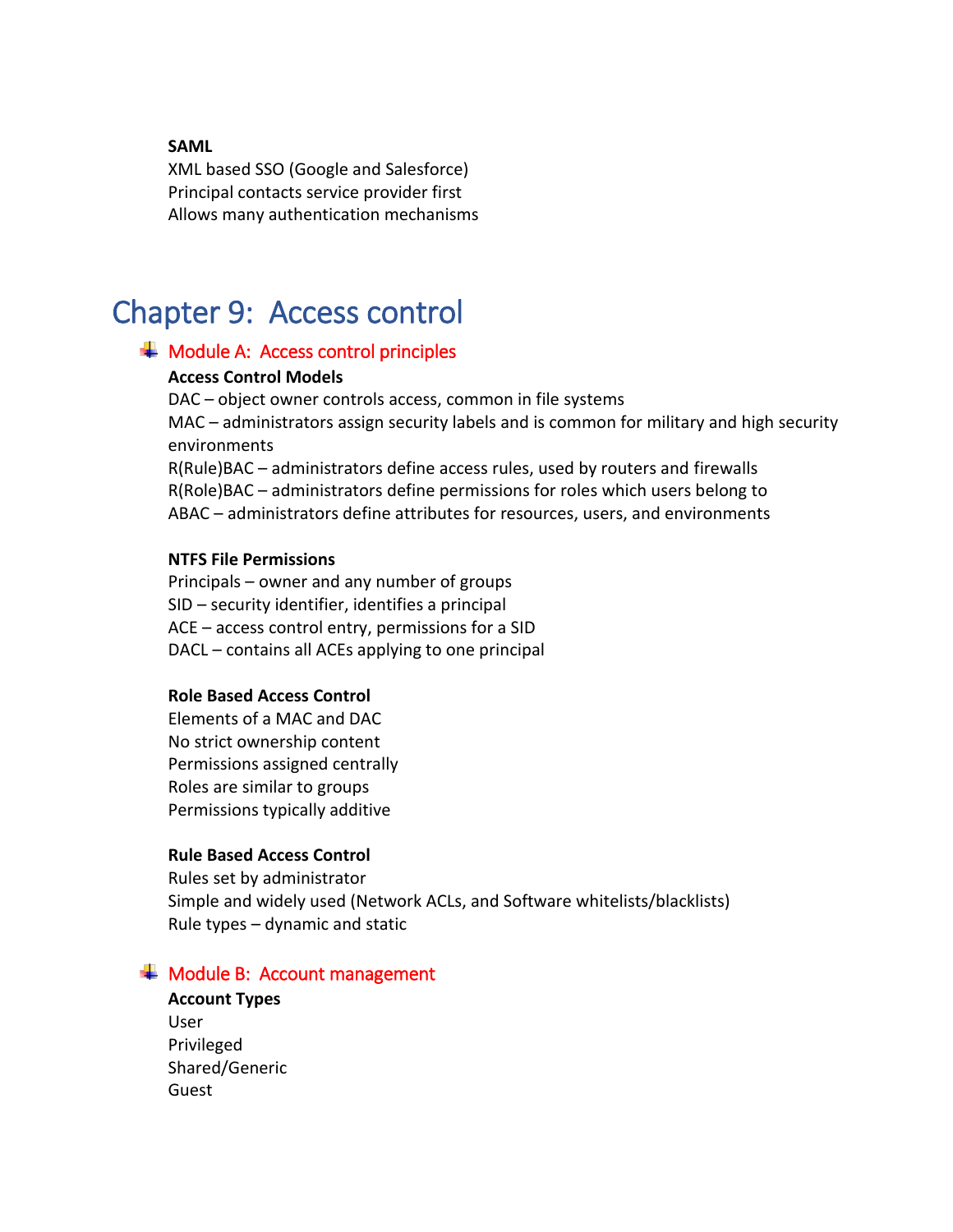#### **Service**

#### **Active Directory Objects**

User Contact Computer Printer Shared folder Group (security and distribution) Organizational Unit

#### **Group Scopes**

Domain local:

Visible in own domain Can contain most objects Can belong to only other domain local groups Best used to assign permissions

### Global:

Visible everywhere Can contain objects in same domain Can belong to any universal or domain local group Best used to organize users

#### Universal

Visible everywhere Can contain objects from any domain Can belong to any universal or domain local group Best used to nest global groups

#### **Managing User Accounts**

Define policies and then enforce them Strong but manageable passwords Lockout policy Credential management Disable unneeded accounts Assign group permissions Avoid generic accounts Continuous review

> Enable auditing logs Review user access settings

# **Using Security Templates**

Use Group Policy Editor console to apply Use Microsoft Management Console to: Create, compare config to template, and apply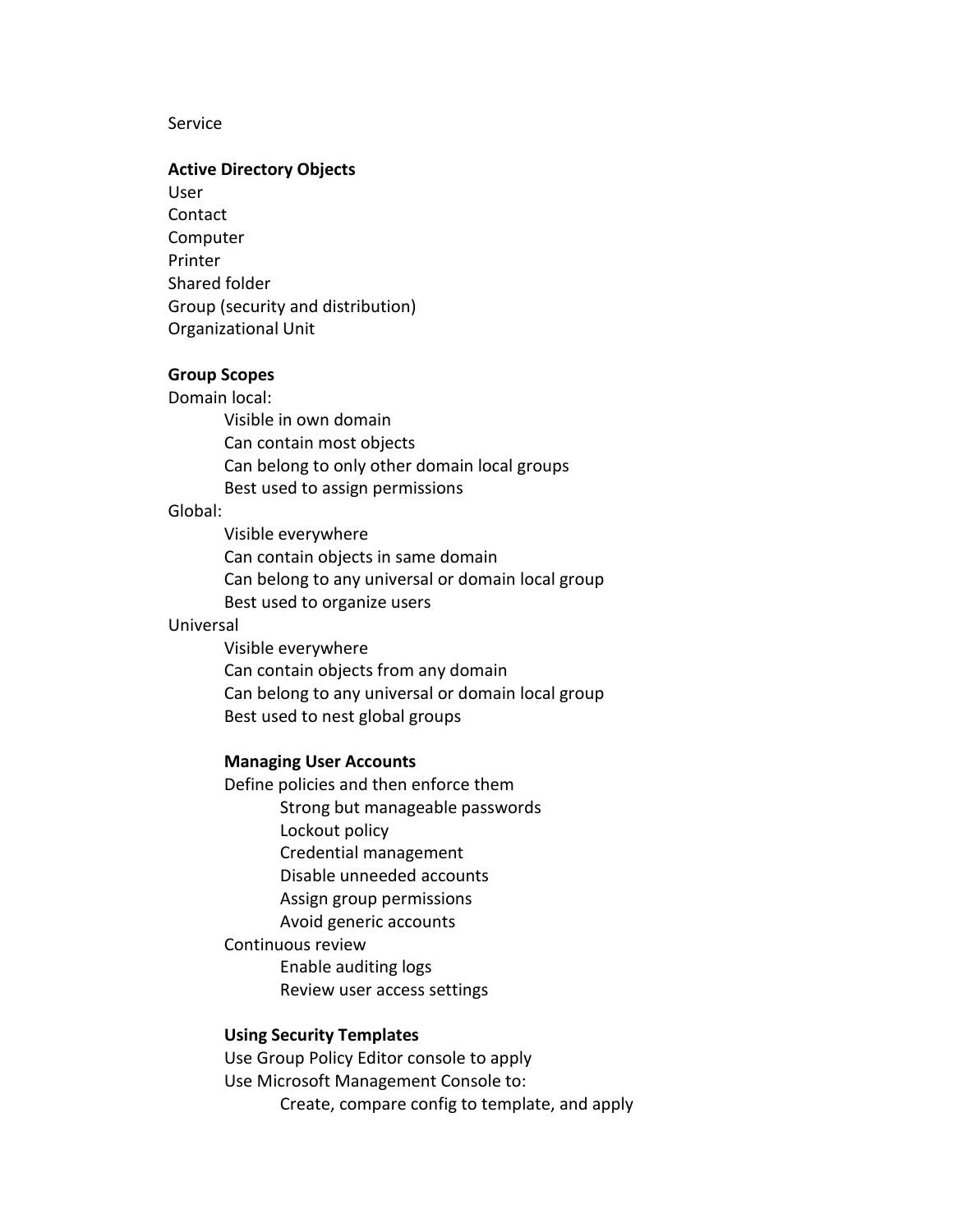# <span id="page-30-0"></span>Chapter 10: Organizational security

# <span id="page-30-1"></span> $\overline{\textbf{H}}$  Module A: Security policies

# **Regulatory Compliance**

The Sarbanes-Oxley Act of 2002 The Federal Information Security Management Act The Health Insurance Portability and Accountability Act The Family Educational Rights and Privacy Act The Gramm-leach-Bliley Act The Payment Card Industry Data Security Standard

# **Policy Framework**

NIST – NIST 800 series describes the cybersecurity standards and best practices for US federal government ISO – ISO 27000 series is very broad policy framework containing security guidelines for all sorts of organizations COBIT – Control Objectives for Information and Related Technologies published by ISACA ITIL – focused on the service aspect of IT

# **Security Policies by Role**

Managerial Staff:

Legal or regulatory requirements Who has access to what Activities, processes and actions necessary to enact How employees are expected to comply Consequences for noncompliance

IT administrators and technicians

Best practice and security goals

- Technological standards
- Procedure documents
- User permission policies
- Data disposal policies

# **Types of Policies**

Acceptable use policies

Secure practices and guidelines for use of network resources

Codified expectations of user privacy

Creating and maintaining passwords

Asset management policies

Tracking of hardware and software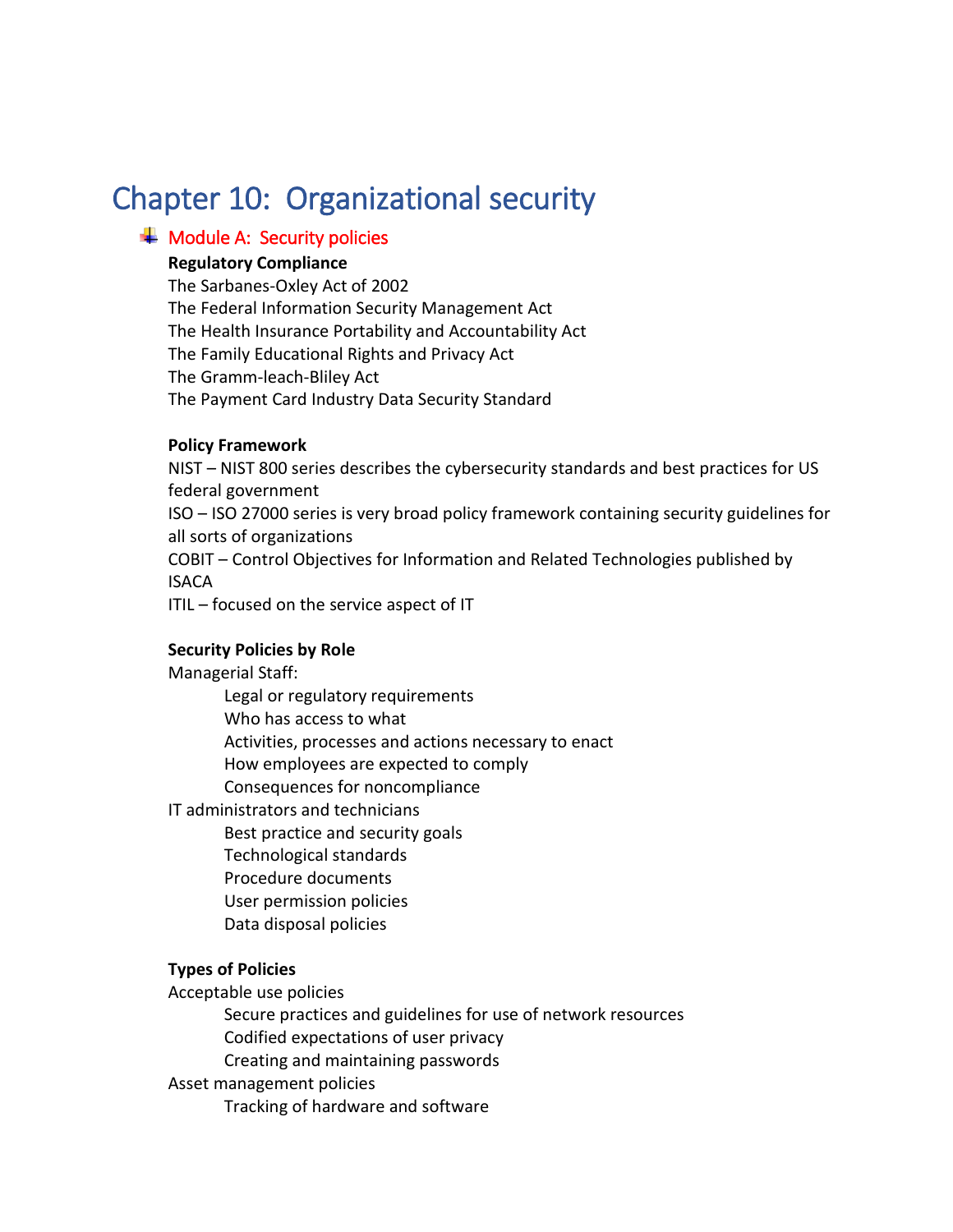Incident Response policies Steps to be taken in response to incidents Disaster planning and business continuity policies Steps to be taken to secure assets, protect staff and maintain business operations during disruptions Change management policy Guidelines for updating policies and procedures Standard operating procedures Steps for routine tasks

# **Password Policies**

Length – 8 to 12 characters recommended Complexity – mix of letters, numbers and special characters Duration – 30 to 90 day replacement History – 12 to 24 prior passwords stored Sharing and Storage – prohibit where possible, secure where not

#### **Secure Personnel Policies**

Least privilege – limits damage done by malice, error or attacker Mandatory vacations – uncovers fraud or ongoing mistakes Rotation of duties Separation of duties – enables employees to check each others' work Recertification – regular review and approval process Clean desk policy – prevents data loss or theft

### **Asset Management**

IT Assets:

Computers and network appliances Peripherals and other devices Data and storage media Software and software licenses Supporting infrastructure

Asset roles:

Owner Custodian User

#### **Business Agreements**

Service level agreement – formal definition of a service provided to or by the organization

Memorandum of understanding – a less formal agreement of mutual goals between two or more organization

Interconnection security agreement – a security focused document that specifies the technical requirements in forming a data connection between two parties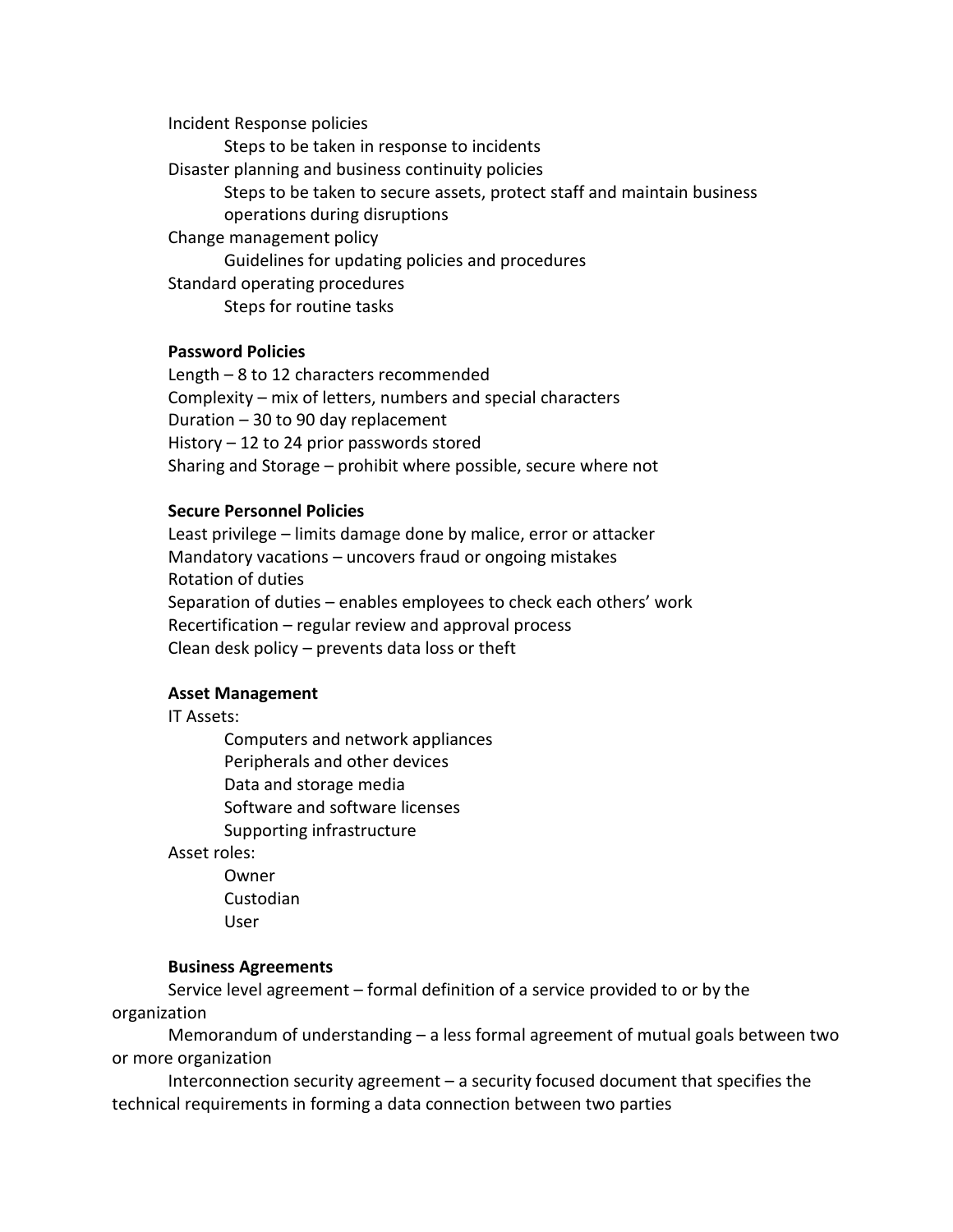Business partnership agreement – a written agreement defining the general relationship between business partners

Non disclosure agreement – legal agreement outlining proprietary or confidential information that may not be disclosed

#### **Adverse Action Policies**

Checks to perform in relation to benefits Reporting requirements: What to report to whom How quickly action must be reported Privacy requirements for background check Remedies subject can pursue to dispute or correct results

### **Social Media Risks**

Use can be time consuming Use single sign on with shared credentials Many employees use same passwords for personal accounts as for work Postings can reveal sensitive information Postings commonly used in social engineering attacks Employee behaviors can be liability for employer

# <span id="page-32-0"></span> $\textcolor{red}{\bigstar}$  Module B: User training

#### **Role Based Training**

End users:

Common threats and how to avoid them Customer facing employees

Social engineering and public reputation

Privileged users:

Elevated privileges means more risk

Administrators:

Detailed procedures and evolving threats

Incident response teams:

Response procedures and forensics

Management

High level view of assets and general threats

### **Handling Data**

Data should be classified by nature

Labeling, storage and access permissions

Special data should be handled appropriately

PII, HIPAAA, PCI-DSS, Customer and partner data

### Data transit

Secure network protocols, mobile devices and removable storage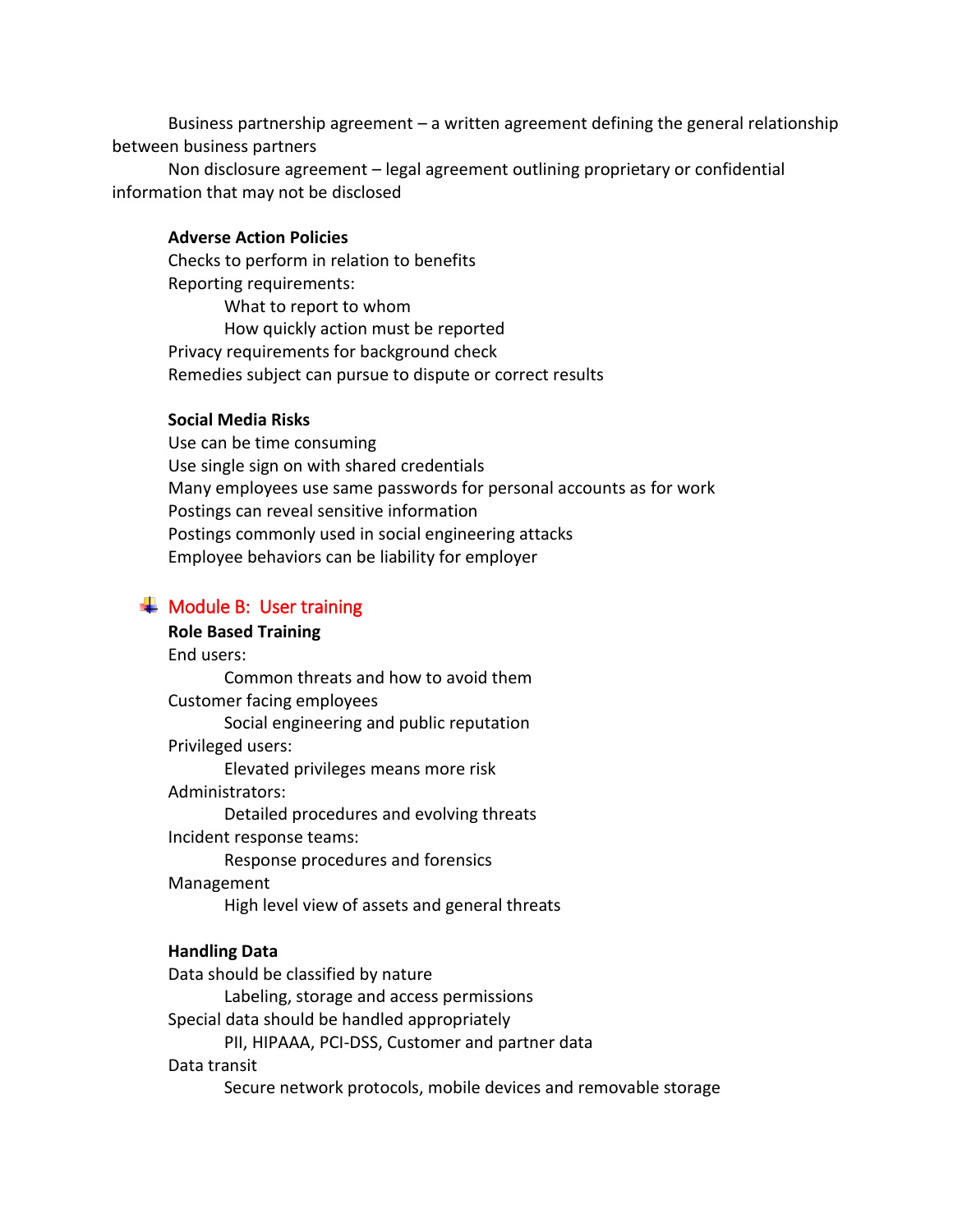Data disposal

# <span id="page-33-0"></span> $\textcolor{red}{\bigstar}$  Module C: Physical security and safety

#### **Facility and Location Concerns**

Location issues – crime, disaster, utilities, emergency Perimeter – sturdy, sensors and cameras, visibility Barriers Secure doors/windows Visibility – lighting, escape routes

# **Secure Entryways**

Conventional locks Electronic locks – passcode, ID badge, biometrics, fail secure vs fail safe Guards Mantrap Entry Logging

#### **HVAC Systems**

Temperature range Humidity range HVAC settings Air Flow Sudden Changes

#### **EMI Shielding**

Electromagnetic interference Radio frequency interference Sources – motors, microwaves, HVAC, industrial equipment Protections – shielded cables, faraday cage, TEMPEST standards

### **Fire Suppression**

Fire extinguishers: Class A for solids Class B for liquids Class C for electrical Class D for metals Class K for cooking oils/fats Fixed systems: Sprinklers, halon/inert gas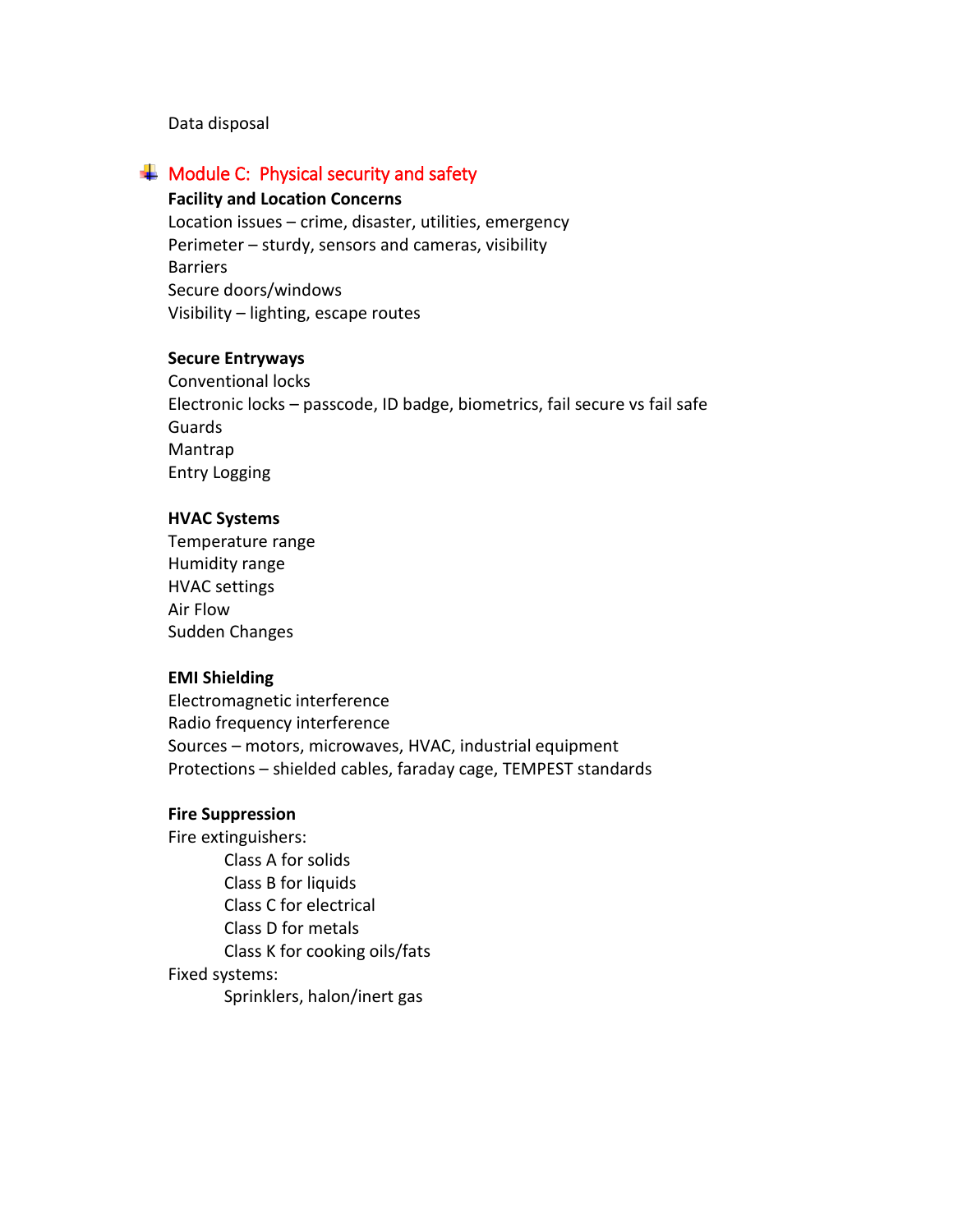# <span id="page-34-0"></span>Chapter 11: Disaster planning and recovery

<span id="page-34-1"></span>

| $\textcolor{red}{\textbf{4}}$ Module A: Business continuity              |
|--------------------------------------------------------------------------|
| <b>Continuity Planning</b>                                               |
| Business continuity plan (BCP)                                           |
| Comprehensive plan with risk analysis, controls, and service restoration |
| procedures                                                               |
| Business impact analysis (BIA)                                           |
| Assessment of critical business functions                                |
| Disaster recovery plan (DRP)                                             |
| Technical plan for specific disaster type                                |
| IT contingency plan                                                      |
| Restoration plan for IT systems                                          |
| Continuity of operations plan (COOP)                                     |
| Procedure for temporary site during recovery                             |
| Crisis communications plan                                               |
| Internal and external                                                    |
| Succession plan                                                          |
| Procedures for sudden changes of personnel                               |
|                                                                          |

# **Creating a BCP**

- 1. Perform a risk assessment, much like for normal security planning
- 2. Create a BIA
- 3. Design the BCP and its supporting recovery plans and controls
- 4. Implement and test the plan
- 5. Analyze the results to apply further refinement

# **Creating a BIA**

- 1. Identify functions critical to sustained business operations
- 2. Identify resources used by each critical function
- 3. Prioritize critical functions
- 4. Identify threats to each function
- 5. Determine mitigation techniques for each threat

# **Disaster Recovery Plans**

System documentation Reserve resources Vendor lists Backup policies Recovery procedures Personnel list Emergency contacts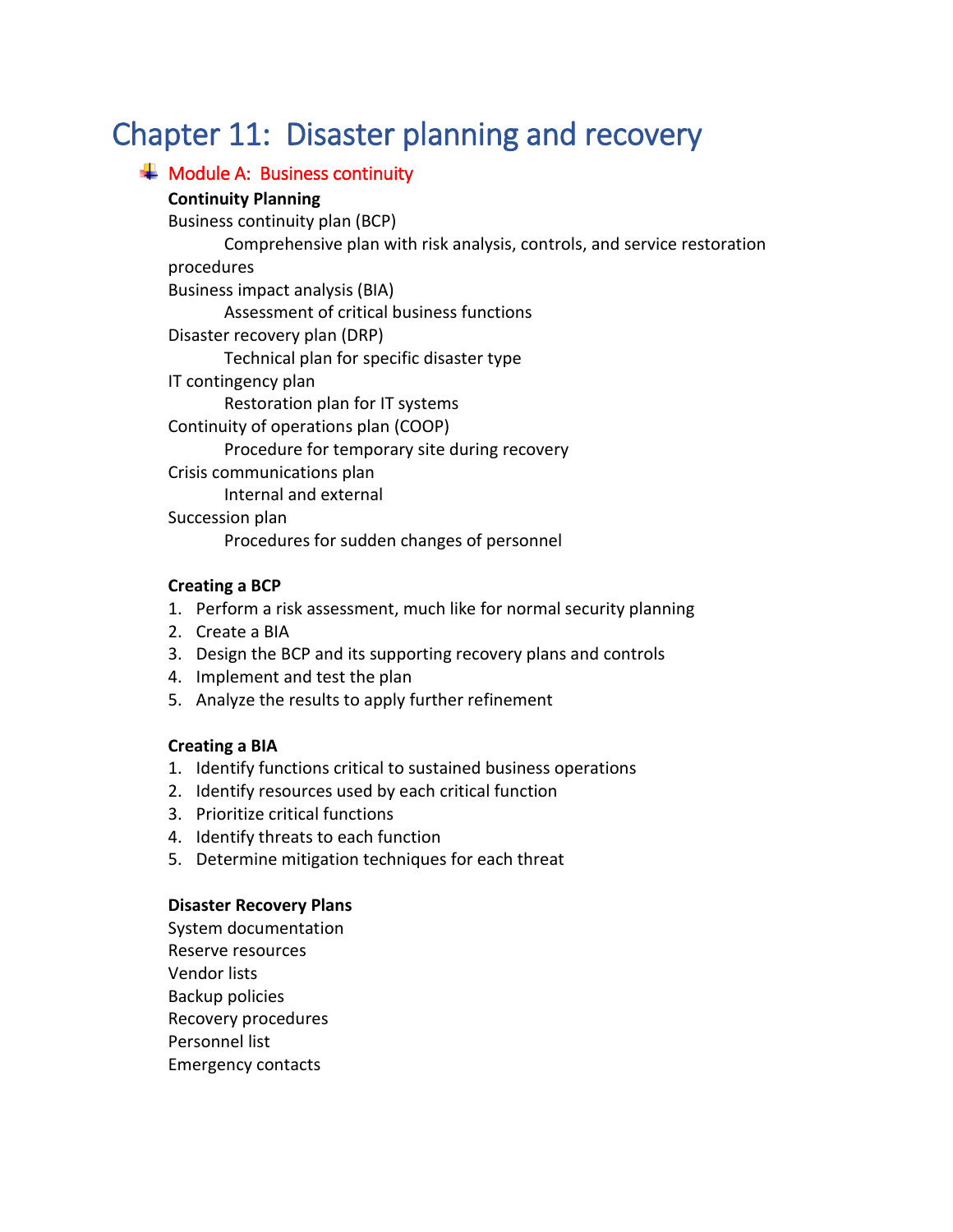# <span id="page-35-0"></span> $\frac{1}{\sqrt{1}}$  Module B: Fault tolerance and recovery

# **Recovery Objectives**

Recovery time objective

Maximum expected amount of down time in case of a failure Recovery point objective

Maximum expected period of time for which data will be lost in the case of disaster

# **Alternate Sites and Spare Parts**

Replacement parts – hot spare is ready to go, cold spare is ready to install Hot site – fully equipped backup location that is ready in hours Cold site – Space and utilities but no hardware Warm site – some hardware, but not ready to go

# **Data Backups**

Archive bit – marks data needing backup Full backup – all data on volume Incremental backup – backs up only files with set archive bit Snapshot – quickly capture state of system

# **Creating Backup Policies**

- 1. Identify what data is important to backup
- 2. Determine retention requirements
- 3. Choose backup strategy and schedule
- 4. Plan data security
- 5. Assign personnel responsibilities
- 6. Create and apply a backup testing schedule

# <span id="page-35-1"></span> $\textcolor{red}{\blacktriangleleft}$  Module C: Incident response

# **Forensic Evidence**

Evidence admissible in court

Testimony – sworn statement, oral or written Real evidence – physical object relevant to the case Demonstrative evidence – a representation of an object or event Digital evidence – evidence recorded in a digital format

# **Collecting Evidence**

- 1. Secure access to systems and data
- 2. If necessary, access evidence through eDiscovery
- 3. Classify evidence by order of volatility
- 4. Capture evidence
- 5. Take hashes
- 6. Analyze data